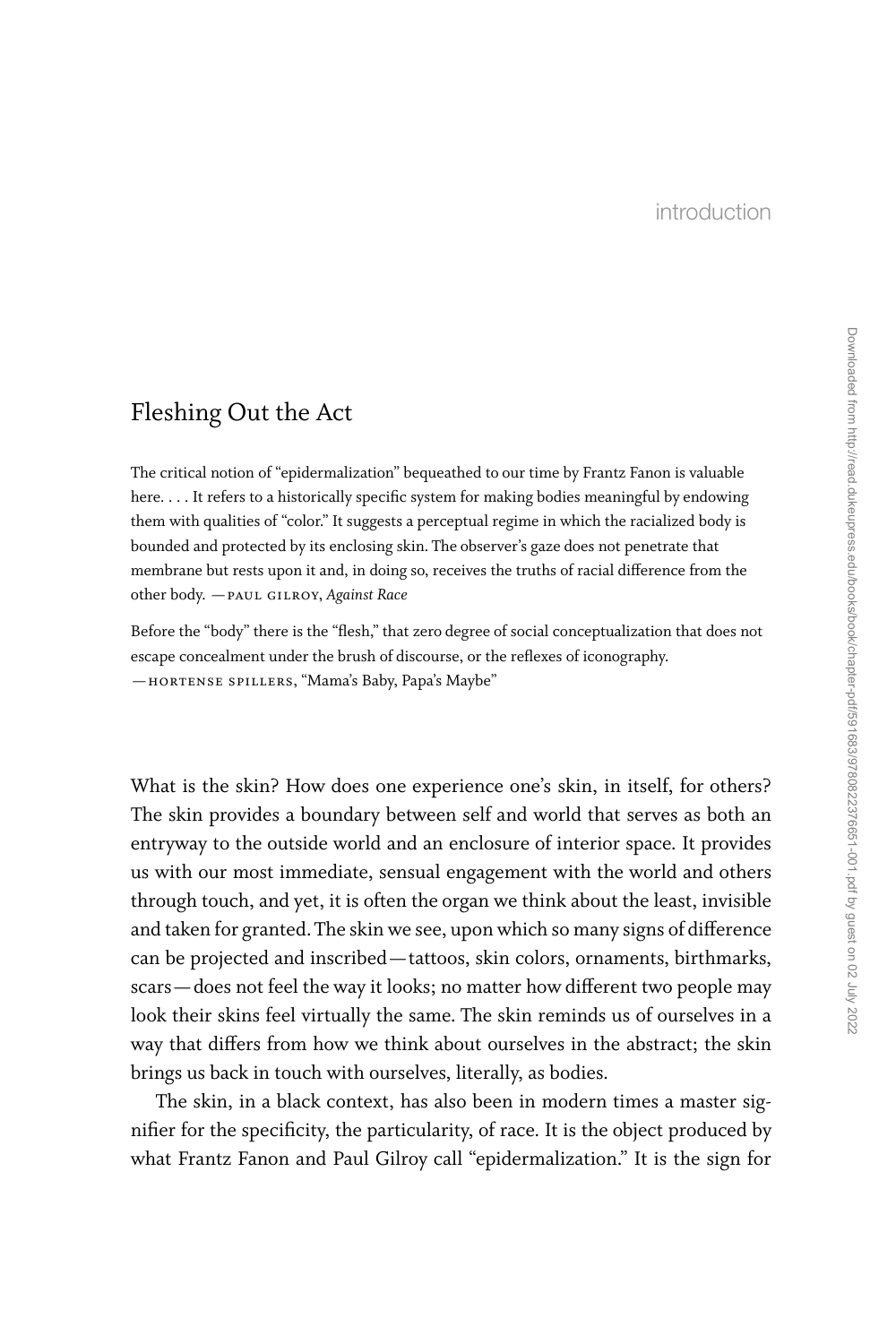race understood purely as a scopic sight and the skin as the object of a specularizing gaze. This is the notion of black skin that Toni Morrison attempts to defamiliarize and deconstruct in a powerful scene in *Beloved* when the selfappointed preacher, Baby Suggs, gives an impromptu sermon in the forest to a congregation of ex-slaves.

During her speech, Baby Suggs asks everyone assembled to raise their hands and kiss them as a way of acknowledging, inhabiting, and loving their humanity. She then calls on the assembled crowd to focus on the profound nature of their status as "flesh":

We flesh; flesh that weeps, laughs; flesh that dances on bare feet in grass. Love it. Love it hard. Yonder they do not love your flesh. They despise it. . . . No more do they love the skin on your back. Yonder they flay it. And O my people they do not love your hands. Those they only use, tie, bind, chop off and leave empty. Love your hands! Love them. Raise them up and kiss them. Touch others with them, pat them together, stroke them on your face 'cause they don't love that either. *You* got to love it, *you!*1

With these resonant words, Baby Suggs encourages the community to remember that they are alive, that they are human, but also that as free subjects they can have a different relationship to their blackness than the one they grew accustomed to seeing reflected in the eyes of their masters. If one effect of objectifying blackness historically has been the hatred of black skin, Baby Suggs suggests that re-subjectification, finding and loving oneself, begins also at the level of the skin. This is not the skin as color, however—black is beautiful—but the skin as flesh, what can be touched rather than what can be seen.

In asking her congregation to love their blackness—in their feet, on their backs, in their hands, on their faces—Baby Suggs is not asking them to *see* themselves differently. Rather, she is asking them to rediscover themselves through a different sense of their bodies, one that bypasses the gaze entirely by beginning from a different sensory location, the sense of touch. When Baby Suggs calls on her congregation to raise the part of their bodies most relevant for touching the flesh, their hands, she primes them for extending their tactile, haptic experience of themselves, of their blackness as a form of embodied subjectivity, over the entirety of their skins and bodies. In this physical act, which becomes a public, communal dance, each member of her congregation acts out and witnesses, participates in and observes, an experience of black skin as something other than just a reified object—either of the gaze or of the subject. Rather, the skin serves here as a threshold, a point of contact, a site of intersubjective encounter, between the inner and outer self and between the self and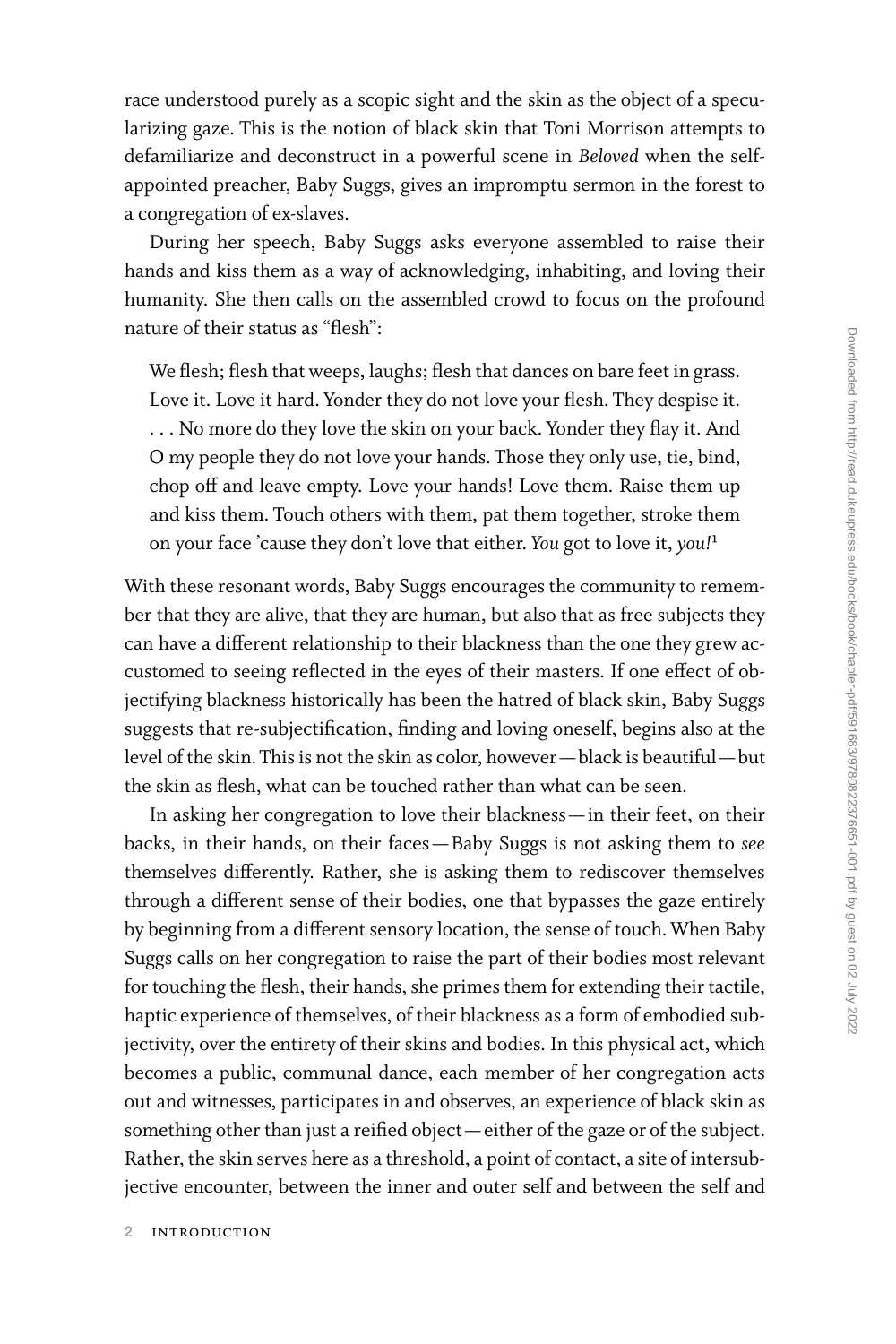the other. Just the mere touching of skins, as William Faulkner described, can suddenly seem to shatter "shibboleths" of race and caste.<sup>2</sup>

Morrison's novelistic representation of the flesh in *Beloved* resonates with, expands upon, and acts out the rich notion of the flesh Hortense Spillers invokes in her canonical essay "Mama's Baby, Papa's Maybe." We are used to thinking of the skin, the surface of the body, as the baseline of what it means to be human, to be a body that matters. For Spillers, however, in the discursive order of modernity created by New World discovery, conquest, colonization, and enslavement, the "American grammar" of race fixes the black subject's skin as merely the covering of a body already trapped in the symbolic order, a body marked and named by so many multiple investments and discourses that "there is no easy way for the agents buried beneath them to come clean." This body-with-skin is an organic "resource for metaphor" but also a "defenseless target" for the aims of a racializing discursive order. This body is the victim of an original "theft" not just from the homeland but also from the African captive's body's "motive will, its active desire." Spillers's term for this body of symbolic capture throughout her essay is "the captive body," by which she means a body captive in a new symbolic order with different social conventions and gendered norms than the home ground of the African transplant.<sup>3</sup>

In contrast, those who are liberated have another bodily entitlement. They can imagine themselves as a body outside of the symbolic order, as the more universal body of the human covered by flesh. For those in this subject position, "before the 'body' there is the 'flesh,'" that is, another sense of the body that is a remainder of the body concealed and covered over in discourse. The skinned body that remains left behind by both physical captivity and cultural capture is what Spillers means by the "flesh." The flesh is also the organ on "the person of African females and African males [that] registered the wounding" of the traumatic transatlantic passage—it offers a "primary narrative [of] its seared, divided, ripped-apartness, riveted to the ship's hole, fallen, or 'escaped' overboard." This flesh, in other words, is not simply raw, human matter; it represents a body that also shows, that reveals, the markings of the symbolic order on its skin. It is a supplement to the black body that merely (re-)enacts its symbolic marking and naming by using the skin of race as a covering over/ of human flesh.4

The flesh represents the body that sits on the very edge, on the underside, of the symbolic order, pre-symbolic and pre-linguistic, just before words and meaning. It has yet to be sealed away into an image or bodily ideal. Instead, it is the underside or rough side of the bodily surface and image subsequently sealed over with racial meaning. The flesh is the side of the skin, the hide,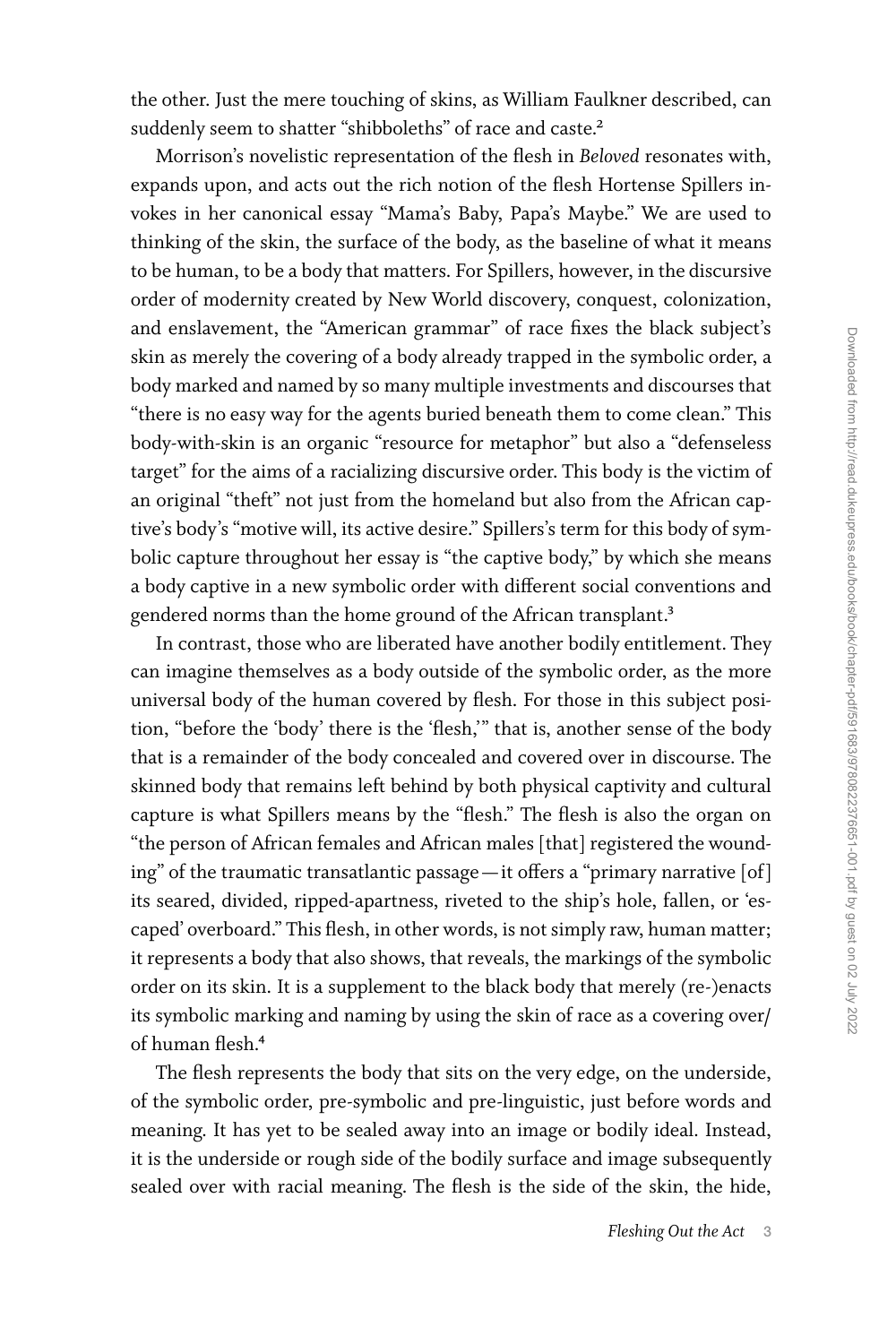upon which we see the scratchings of discourse. These marks of inscription are not the naturalized and normalized racial fantasies and myths of modernity. Rather, from the perspective of the flesh, they are the non-sense marks with no meaning or signification beyond their reality as traces of violence—"the anatomical specifications of rupture, of altered human tissue . . . eyes beaten out, arms, backs, skulls branded, a left jaw, a right ankle, punctured; teeth missing, as the calculated work of iron, whips, chains, knives, the canine patrol, the bullet." It is this scratched up, fleshy body, the body made subject to racially and sexually sadomasochistic acts, a body that shows the very edges and seams of its cuts and splits, which is then covered over by the skin of race: "These undecipherable markings on the captive body render a kind of hieroglyphics of the flesh whose severe disjunctures come to be hidden to the cultural seeing by skin color." In *Skin Acts: Race, Psychoanalysis, and the Black Male Performer*, this is the body the following readings of black male performances are meant to rediscover and explore. In four signature black acts, the skin is a heuristic representing the intersectional meeting point of a black body subject to symbolic and imaginary capture in racializing discourse and imagery (race as a social construction) and a bodily subject whose sensory and relational (re-) presentation of self (race as an inscription on the flesh) occurs in the experiential space of performance.<sup>5</sup>

I am also asking us to stay attentive to the multiple scripts of the skin that shape black subjects' interpersonal, intercultural, social, and everyday performances. Rather than forgetting about the skin, the post-racial call for us to move beneath or beyond blackness, we need a richer sense of the mind-body relation between the psyche and the skin, that is, how a historical process of seeing and understanding the skin as object and other, the site of difference, shapes the psychic formation of black subjects for whom the skin is also a bodily mode of relating to the world and others. Despite its prominence in racial thinking, black cultural studies and critical race theory have yet to develop a serious notion of the skin, a theoretically articulated account of blackness as a cutaneous medium and bodily contact zone through which modern subjects negotiate and enact a profound desire to see difference. This desire, a product of colonial modernity that leads to an alienating separation from the body, is bad enough for the black subject during slavery. The subsequent tragedy is that, even after slavery, black flesh never reclaims itself. The experience of a doubly split-off double consciousness, the epidermalized black body split off from the skinned body without an image, remains an inherent condition of modern black subjectivity.

It is no surprise that Spillers references W. E. B. Du Bois and his notion of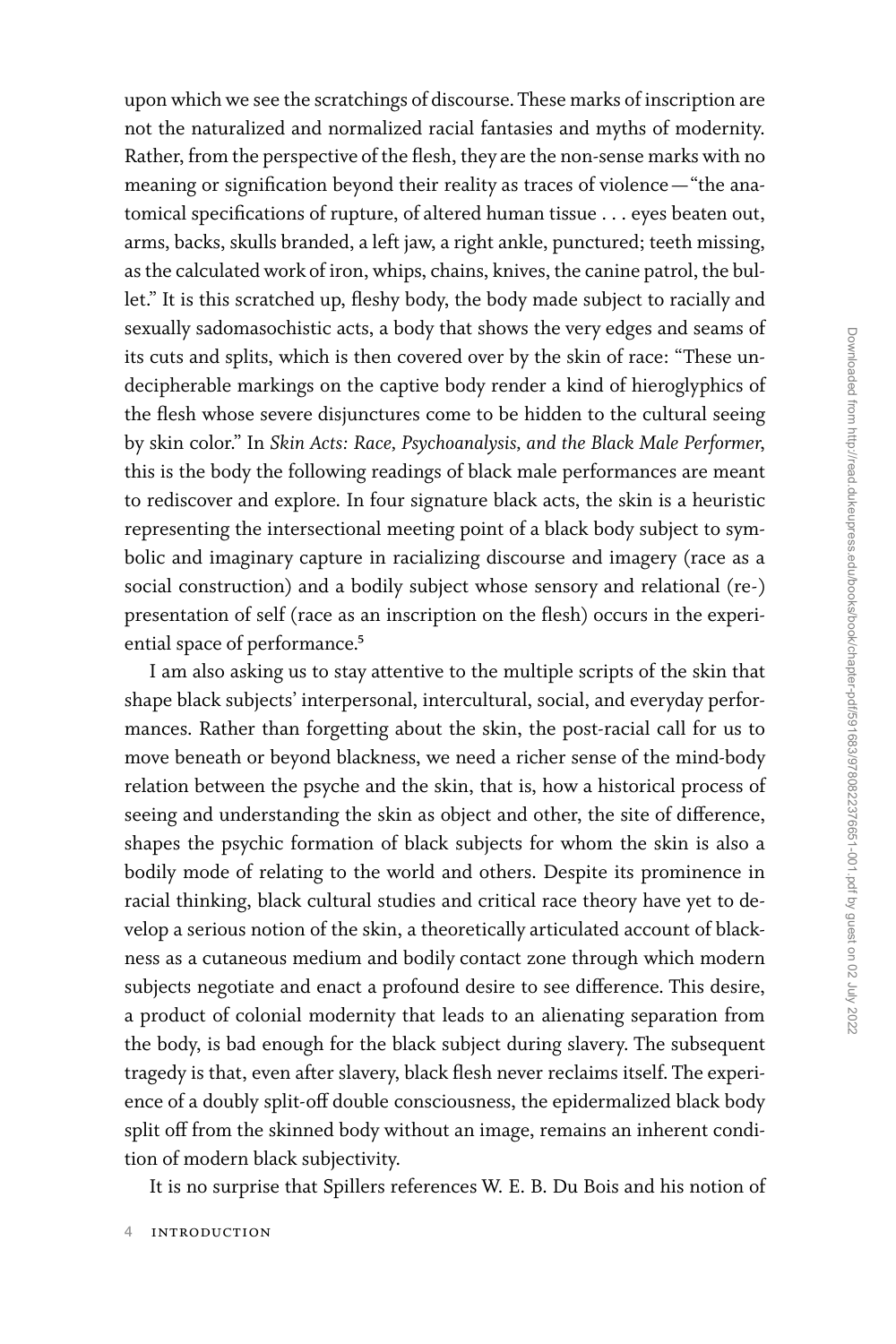the color line from 1903 in the opening of "Mama's Baby, Papa's Maybe." Both for Spillers and here in *Skin Acts*, this establishes the dawning of the twentieth century as a particular kind of conjuncture in which black masculinity suffered from this unacknowledged, alienating separation of the black body in its skin from the register of the black self as flesh.<sup>6</sup> Perhaps the primary consequence, for Spillers, of losing our concept of blackness as flesh is the subsequent inability to see black subjectivity within the frame of a relational humanity. As she puts it, in this "atomizing" of the captive body as flesh divided from itself, "we lose any hint or suggestion of a dimension of ethics, of relatedness between human personality and its anatomical features, between one human personality and another, between human personality and cultural institutions. To that extent, the procedures adopted for the captive flesh demarcate a total objectification."7 Very specific conditions shaping black subjectivity in the United States during the twentieth century have impacted the historical evolution of a notion of the black male self as a closed, autonomous, self-sufficient subject sealed away in his skin. In each cultural moment described here, these conditions have unique, historically specific features related to the emergence of the New Negro at the start of the twentieth century and in a later iteration during the 1930s, and the emergence of a decolonized black subject in the midtwentieth century and later in the political and cultural movements for independence of the 1960s and 1970s.

Bert Williams's and Paul Robeson's performances during the first three decades of the twentieth century are shaped by the reconstruction of the enslaved black self that two generations of New Negroes undertook in the wake of emancipation and Reconstruction. Harry Belafonte's and Bob Marley's performances occur at a slightly different conjuncture, during the era of decolonization initiated in the Third World at midcentury and continuing into the next two decades. The space between these two eras marks the shift from the black male subject's objectification to his interpellation as a subject of desire, with neither of these processes of public definition and recognition bringing him any closer to Spillers's notion of the flesh as the lost experience of a wounded, relational black body. Instead, during these four very particular cultural moments in the twentieth century, each of these black male performers became the setting or stage for certain operations of the gaze that separated the black body from the flesh and fixed it in its racial meanings. With the black male subject's entrance at midcentury into a global political order, the black male body made legible in discourses of Negritude, sovereignty, and freedom was also prescribed by interracial, intra-racial, and heterosexist cultural discourses that continue to avoid the more relational and sexually open dimen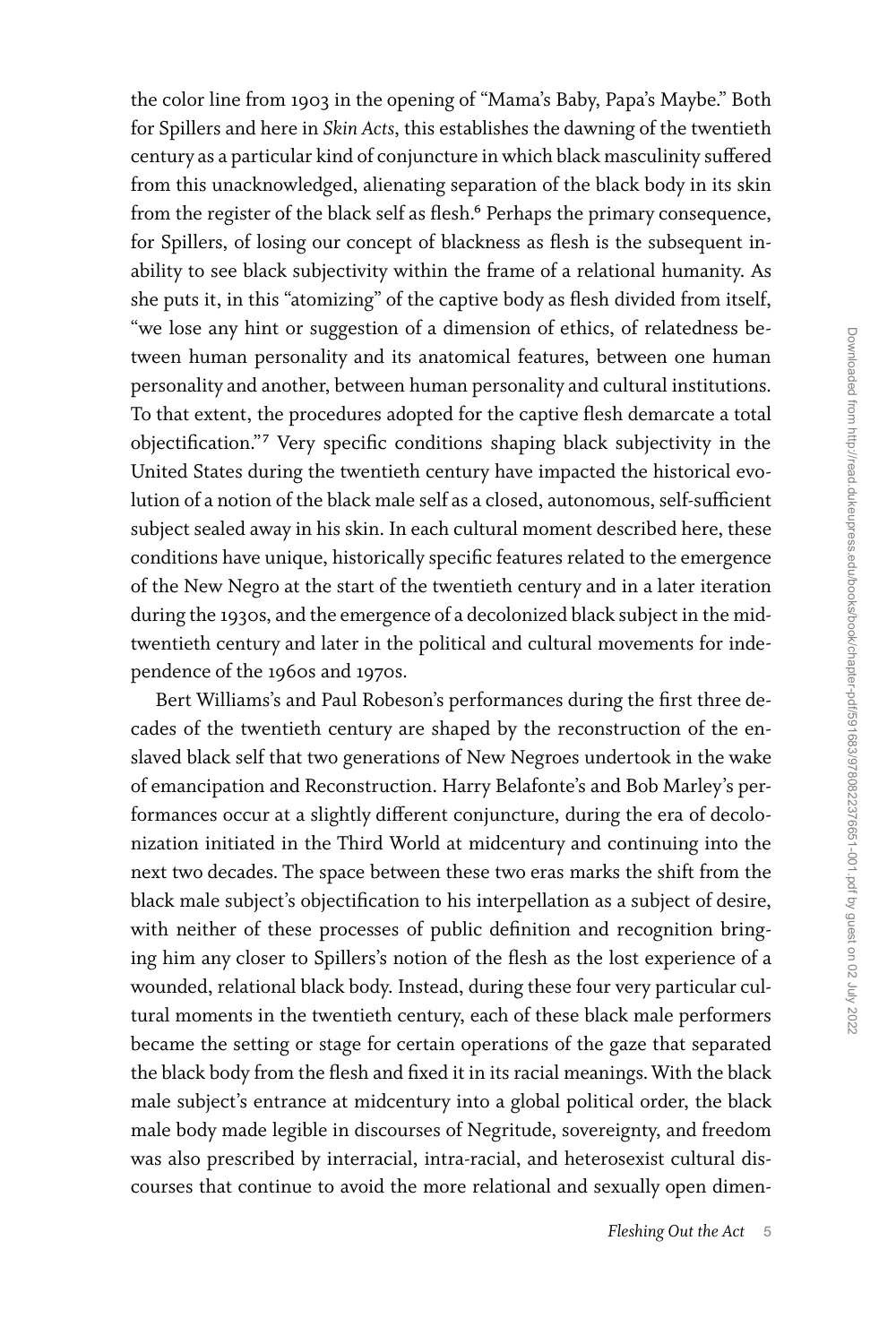sions of the black subject's experience. *Skin Acts* reads these skin acts against the grain in order to resurrect a sense of the black male performer as a body and subject in relation, interacting with his own afterimage in the space of performance between himself and his audience, and interacting with his image of the black and white female subject as "other" in the sexual relation.

Following the careers of the four performers described here, one sees specific ways in which the performer thwarts the gaze and complicates his symbolic and imaginary position by enacting a different sense of the body in the various forms of intimacy and relation made possible in the phenomenological space of performance. The voice and the ear in particular, what neuroscientists describe as the audio-vocal interface, become sites for the reappearance of the flesh as a more haptic, tactile, sensory experience of the embodied black male self beyond the limiting blind spots of the gaze. However, to understand the various dimensions in which the skin operates in black male performance on a continuum from flesh to image, one needs to retrace the varying histories of the skin in colonial discourse, Western epistemology, and modern psychoanalysis. One also needs to engage the work of the first black thinker to link these skin discourses to the psychic formation of the modern black (male) subject, the psychiatrist and theorist of decolonization Frantz Fanon in *Black Skin, White Masks*.

### Histories of the Skin and Difference

For Hortense Spillers, an American grammar of race as a history of skin discourse stems all the way back to the era of conquest in the Americas. It originates, as she describes, "with a narrative self, [who] in an apparent unity of feeling . . . uncovers the means by which to subjugate the 'foreign' . . . whose most easily remarkable and irremediable difference is perceived in skin color."8 By the mid-fifteenth century, Spillers periodizes, "a century and a half before Shakespeare's 'old black ram' of an Othello 'tups' that 'white ewe' of a Desdemona, the magic of skin color is already installed as a decisive factor in human dealings."9 Michael Taussig also ties European attitudes toward color to "a colonially split world in which 'man in a state of nature,' as Goethe would have it, loves vivid color, while the Europeans are fearful of it."10 In *Europe's Indians*, Vanita Seth adds historical nuance to Taussig's bold assertion that "color is a colonial subject," arguing that the attachment of color and skin to an essentialized notion of human difference is a process that evolves in Western thought as a product of European colonization, culminating in nineteenth-century biological understandings of race.<sup>11</sup>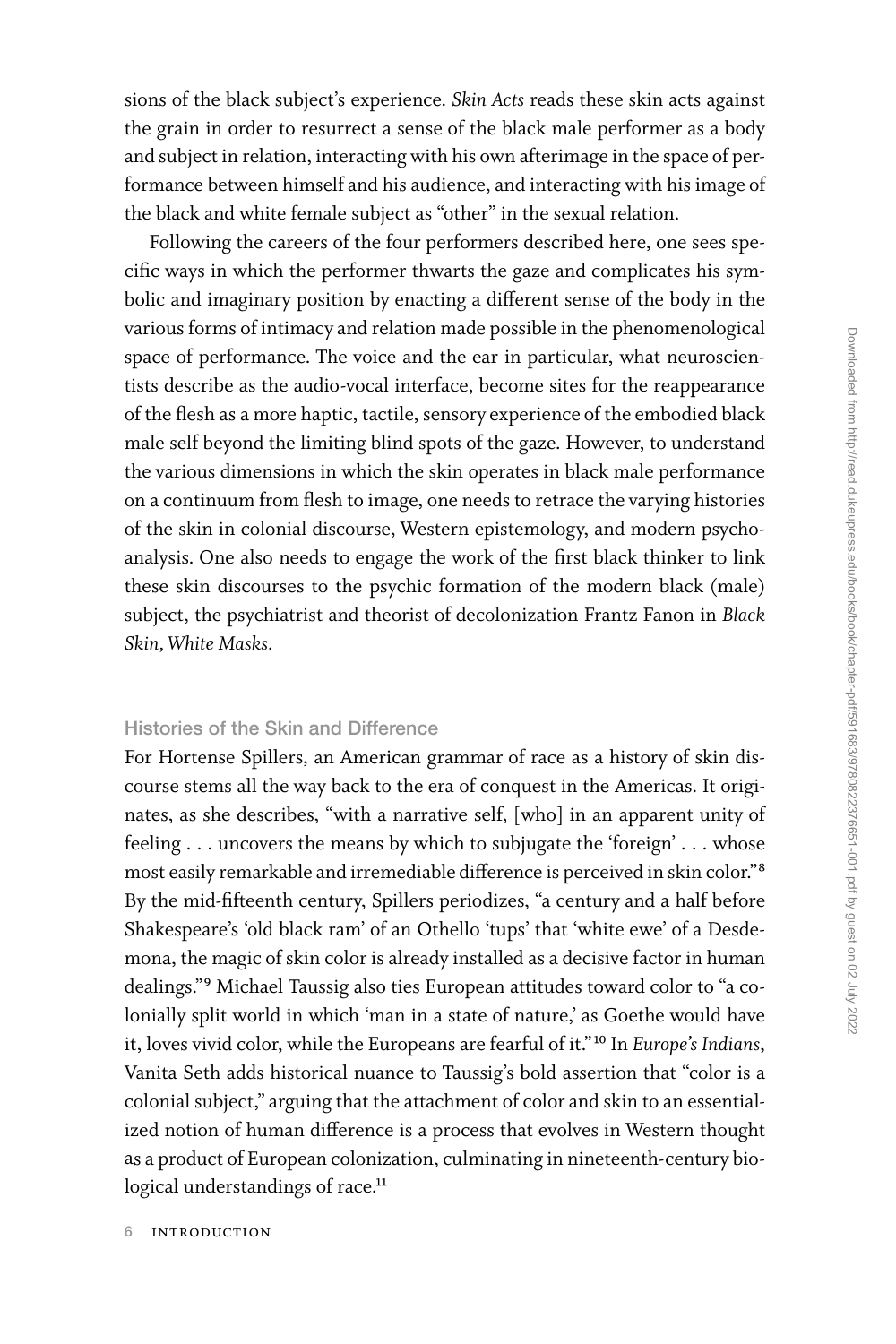Spillers's discussion of the foregrounding of skin color in colonial discourse, Taussig's contextualizing of attitudes toward color itself as deeply tied to colonialism, and Seth's linking of skin color to a deeper investment in seeing, identifying, and classifying difference, all demonstrate a paradigm shift across a number of fields, the move away from a privileging of difference in favor of discourses of relationality and even sameness. In *Flesh of My Flesh*, Kaja Silverman agrees with Seth that "the notion that we cannot be ourselves unless we are different from everyone else is relatively new. From Plato until the end of the sixteenth century, resemblance, not difference, was the organizing principle of the universe."12 In earlier moments during the European age of discovery, explorers relied on discourses of resemblance and similitude, of relationality rather than difference, to aid in their comprehension of the other.<sup>13</sup> Silverman, like Morrison, explicitly links this denaturalizing of difference and return to notions of resemblance and relationality to the trope of the flesh, with the notion of resemblance functioning similarly in Silverman's account as the reminder of a premodern order based on similitude does in Seth's. The skin, in other words, becomes the primary signifier of the *meaningfulness* of difference, producing racialized difference *as* significant, as signifying. And if the skin is the site for a modern desire to see difference, Morrison and others contrast this with a very different set of meanings latent in the trope of the flesh. In all of these accounts, it is the denaturalizing of the givenness of human difference that begins to emerge as centrally at stake in contemporary discussions of the skin, and the flesh emerges as the leading trope for the shift away from difference and toward relationality.14

While the gaze has received much critical attention in the study of modern knowledge, power, and subjectivity, only more recently has the skin been seen as more than the object of the gaze, as having a form of knowing and interacting with the world that is all its own.15 While some of this work can be found in an emergent discourse on the history of the senses and affect theory, my interest is in those more psychoanalytically inflected studies that understand the senses as tied to libidinous desires—to the erogenous zones, to the psychic objects and bodily organs crucial to subjective formation and psychic development—and to relational, dyadic interactions. My intention is to foreground the skin's role as a site of both libidinal conflict and intersubjective relationality—a site of drives and objects as well as transferential relations—which sets the stage for my discussion of the struggle between affinity and differentiation as a structuring force in the racialization of the human psyche. In other words, to the degree that the skin can function as both an erotogenic zone tied to the individual's conflicts and instincts, and as a site of relation and contact be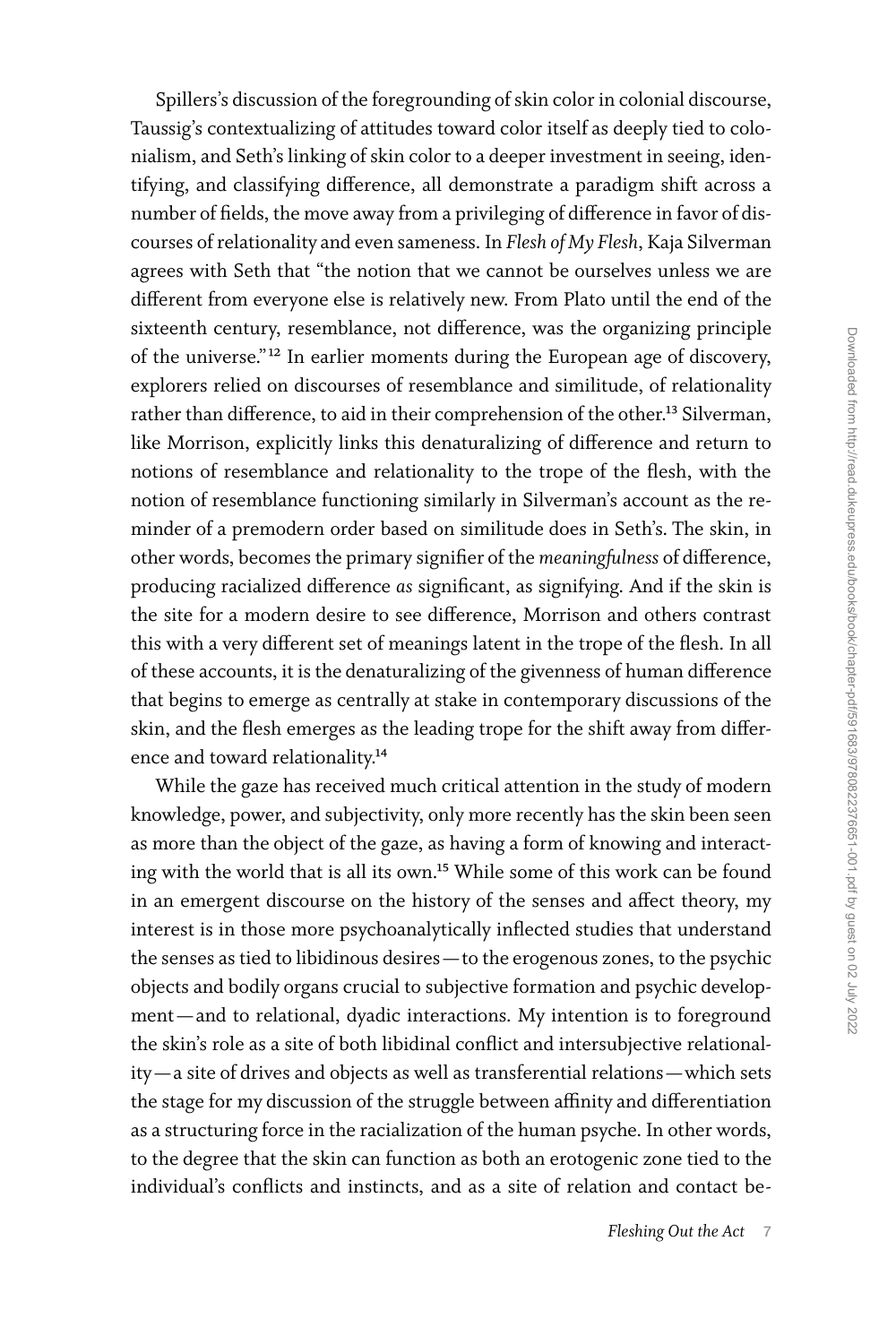tween the individual and others, it marks subjects' acts of differentiation and of affinity in their interpersonal dealings.

Skin-based or skin-linked knowledges have the capacity to bring the gaze back into relation with other psychic objects related to the drives but also with pre-symbolic, pre-imaginary, but still object-seeking, sensuous forms of knowing. Naomi Segal focuses on the multisensorial dimensions of the skin, using the term "consensuality" to describe the skin's capacity to take in knowledge about the world synesthetically through the utilization of more than one of the senses.<sup>16</sup> The skin links the various senses to each other and facilitates the subject's ability to use this linked sensorium to learn about the world and others. In a separate but related vein, Laura U. Marks identifies films made by Third World artists as harnessing a different perceptual regime, one that uses visual cues to evoke touch beyond sight, what Jennifer Barker calls also the tactile eye.17 Much of Marks's and Barker's analyses describe how certain photographs and cinematic shots emphasize or foreground the more haptic and bodily dimensions of the image's surface, drawing texture out of the visual with the photo or film still acting as a multisensorial sight. In each instance, all three are working more or less explicitly with a distinction between more haptic, bodily forms of knowing that are prior to our imaginary idealizations of ourselves in our mirror images, and to our symbolic construction of the world of objects and others through language.18

While Marks's focus on epistemologies of the skin is grounded in contemporary new media, other scholars have shown that the skin as the site of an autonomous mode of knowing the self has a long and deep history in Western thought. Three works—Steven Connor's account of the "poetics of the skin" in art and intellectual thought, Claudia Benthien's sociocultural history of Western perceptions of the skin, and Nina Jablonski's natural history of the skin—take us across the humanities, social sciences, and the natural sciences, respectively, to provide a history of skin perception.<sup>19</sup> Despite their very different approaches, all three authors concur that a significant shift occurred over the course of modernity in the ways writers and thinkers throughout Europe and the Western hemisphere thought about the skin's interactions with an outside world.

Varying ways of thinking about the skin evolved within the context of changing understandings of the body. Gradually over the course of the Enlightenment, the skin and the body both began to harden, to be seen as less and less permeable. It is this specific history of the skin's growing impermeability, discussed in further detail below, that has the greatest significance for how we think about the skin in terms of questions of race and difference. In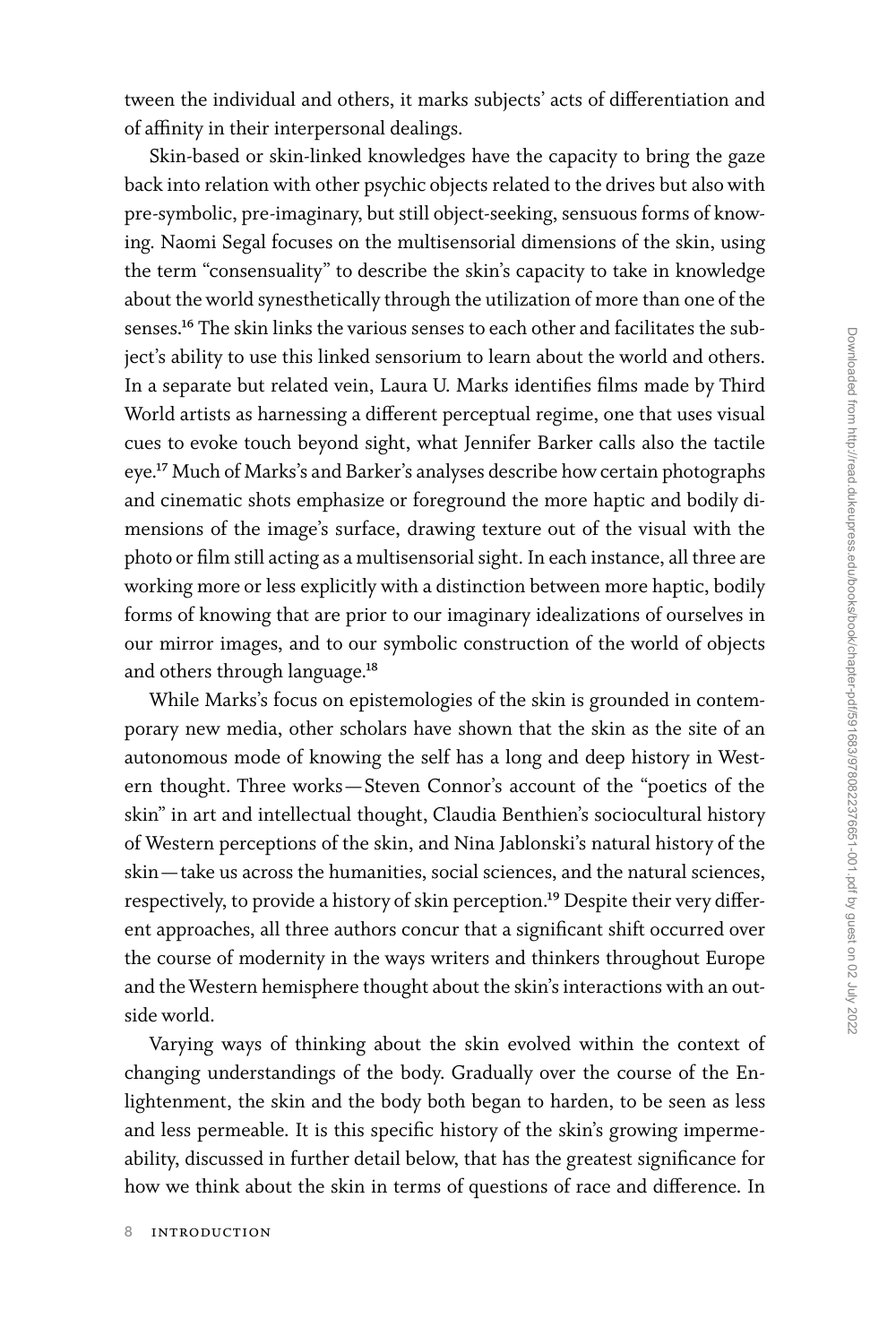contrast, the notion of the skin's permeability moves it closer to the idea of the flesh as the site for a pure relationality between human subjects. Brian Massumi explicitly defines relationality as a pre-discursive, pre-symbolic mode of the body. In this mode, the body is still social but it is not the naturalized marker of difference. Rather, it is a "pure" sociality enacting social relation as "interaction-in-the-making," and "ontogenetically 'prior to' social construction."20 This mode of the body precedes the "separating out of individuals and the identifiable groupings that they end up boxing themselves into."<sup>21</sup> In the context of this relational body, movement or continuity is as "elementary" as difference, "relation as primordial as individuation."<sup>22</sup> Given the focus of classic psychoanalysis on a libidinal body riven with the conflicts born of hereditary instincts in tension with the demands of others and culture, this turn to a pre-symbolic, relational body also suggests alternative modes of affiliation and attachment between the dyad of self and other.

Relationality has been theorized more extensively in contemporary American psychoanalytic writings that deviate from the Freudian model of drives linked to psychosexual and oedipal development, examining instead the dyadic relation between self and other as constitutive of subject formation and the workings of the unconscious. These more relational and interpersonal schools of psychoanalytic thought branch out in a number of directions, but the work of psychoanalyst and feminist theorist Jessica Benjamin offers one useful example.23 Benjamin distinguishes between *intrapsychic* and *intersubjective* ways of knowing the other. The first operates where the subject's objects, fantasies, constitutional drives, and projections reside, turning the other into an object incorporated by the subject, producing *incorporative* forms of identification between self and other.<sup>24</sup> Alongside the *intrapsychic object*, however, is a separate awareness of an *intersubjective other* out there in the Real, in the world, one who cannot be fully reduced to object status. Rather than becoming the love object, a creation, a fantasy and projection of another, the *like subject* is that other who can neither be fully assimilated nor eradicated and destroyed in the subject's efforts to individuate and distinguish him or herself. This other, who is a like subject, presents a material limit to the incorporative self at the boundaries of the skin. The skin is thus the marker for a shared resistance to incorporation that runs alongside the intersubjective contact between self and other, especially in the context of sexual and psychosocial desires for intimacy and contact.

The distinction Jessica Benjamin draws between the intrapsychic objects of a desiring subject and the inescapable intersubjectivity of a Real other maps suggestively onto the tension between the skin as an object of the distancing,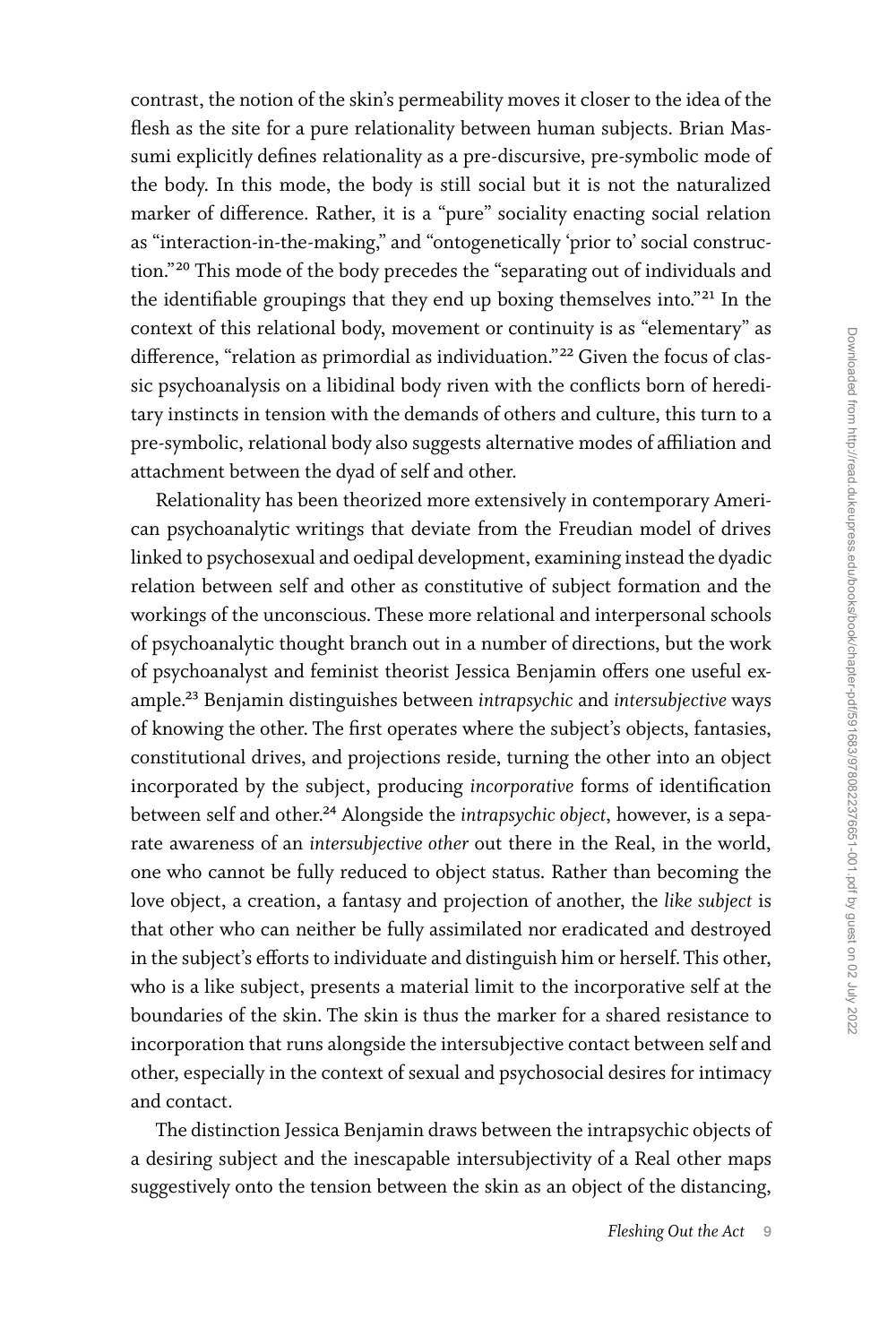racializing gaze, or as the fleshy site for registering relational and reversible aspects of human touch. In *The Skin Ego*, a work of French psychoanalysis translated for an English-speaking audience in 1987, Didier Anzieu describes the skin's "echotactilism," exchanges of meaning facilitated through tactile contact, as the very model for a more reversible understanding of the relationship between self and other, self and world.25 This reversibility—when I touch your skin I also feel your skin touching mine—is what Merleau-Ponty also described as the flesh's "reflectedness," that is, the epidermal body's particular mode of knowing.<sup>26</sup> As Anzieu also describes: "It is on the model of tactile reflexivity that the other sensory reflexivities (hearing oneself make sounds, smelling one's own odour, looking at oneself in the mirror), and subsequently the reflexivity of thinking, are constructed."<sup>27</sup> The skin, then, serves as the platform for imagining aspects of the self-other relation in more concretely epidermal terms but also reimagining the "interior intersubjectivity" of the black subject as modeled on the materiality, the material reality, of the skin as a medium of chiastic reversibility.28

In these various studies of the history of the skin, color ties the skin indelibly to the history of colonialism and, in consequence, to the epistemological categorization of difference; the sensorial grounds the skin in its own forms of knowing that subsume the gaze; imagining the skin's permeability moves it closer to ideas of relationality; and on the pivot point of the skin's reversible nature lies the distinction between sameness and difference that so defines the study of race. Overall, it is this focus on the relationship between samenesses and differences in human interaction that is precisely the new terrain in skin studies that would benefit from a dialogue with scholarship on the study of race.

For black subjects, the tension between skin and flesh—the skin that can be seen and represented and the flesh that can be felt and mimetically shared emerges out of colonialism and slavery.<sup>29</sup> This dualistic tension between an experience of oneself as sensational flesh rather than epidermal skin has structured the lived being of black subjects throughout colonial modernity as they struggled to demonstrate their shared humanity in the face of the gaze of the white other. What is performed most acutely in the work of the four performers I discuss here is precisely this tension between these two different ways of knowing blackness and interacting with the other. In one aspect of performance, racial identity is structured as the hard exterior of a symbolic reality created by the epidermalizing gaze. In another, the performance represents an experience of the black body felt as a permeable, interior orifice, as sensational, invaginating, relatable flesh.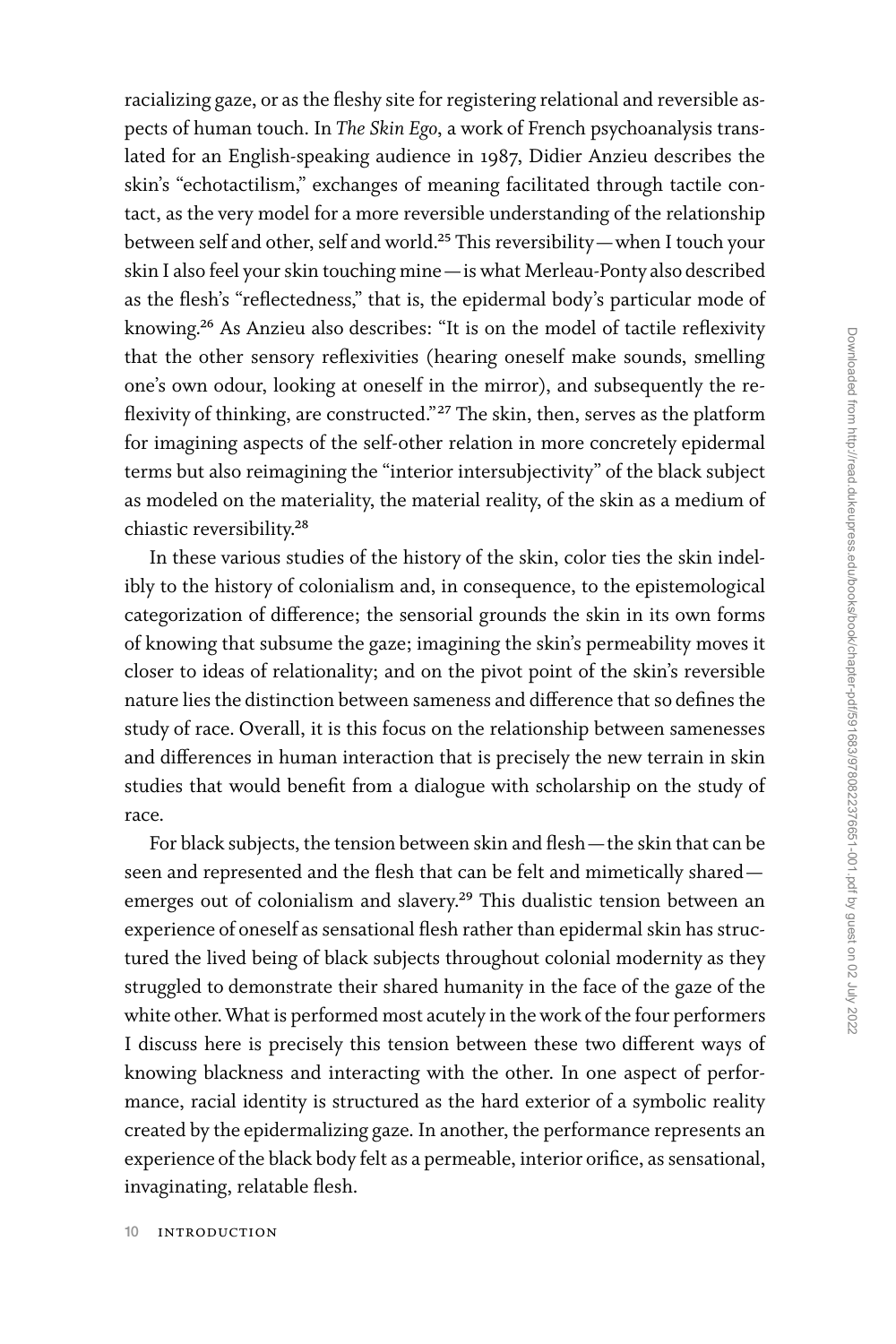

Fig I.1. *Skin*. Digital image and installation. Courtesy of Sandra Stephens.

## Orifice versus Phallus (Or, the

### Permeable versus the Libidinous Black Body)

The converging of affect theory, psychoanalytically inflected discourses of the skin, and postcolonial and black cultural studies has the potential to sharpen our understanding of the knotty relationship between two of modernity's primary modes of difference, the racial and the sexual. This theoretical challenge, one that Kimberlé Crenshaw first named for us as the study of intersectionality, and that Hortense Spillers later challenged black cultural studies to take up as a "psychoanalytics" of blackness, is also the project I engage in here by distinguishing between epidermal skin and sensational flesh as two different but linked modes of understanding, experiencing, and performing the black body.30 By doing this kind of cultural analysis one recognizes that there is a black subject "before race," that blackness is as much a libidinous site as one of political and cultural consciousness. Having said that, one also must note that, in a libidinal mode, the epidermal also entails an understanding of the skin as phallic versus a very different way of understanding the skinned body as erotogenic, permeable flesh.

Any dialogue between studies of racial and sexual formation benefits from engaging psychoanalysis and not eliding sexuality as somehow secondary in the black subject's psychic structure and makeup, subordinate to race rather than intimately intertwined with it. Given that intertwining, *Skin Acts*' larger theoretical stakes include demonstrating precisely how one can think race and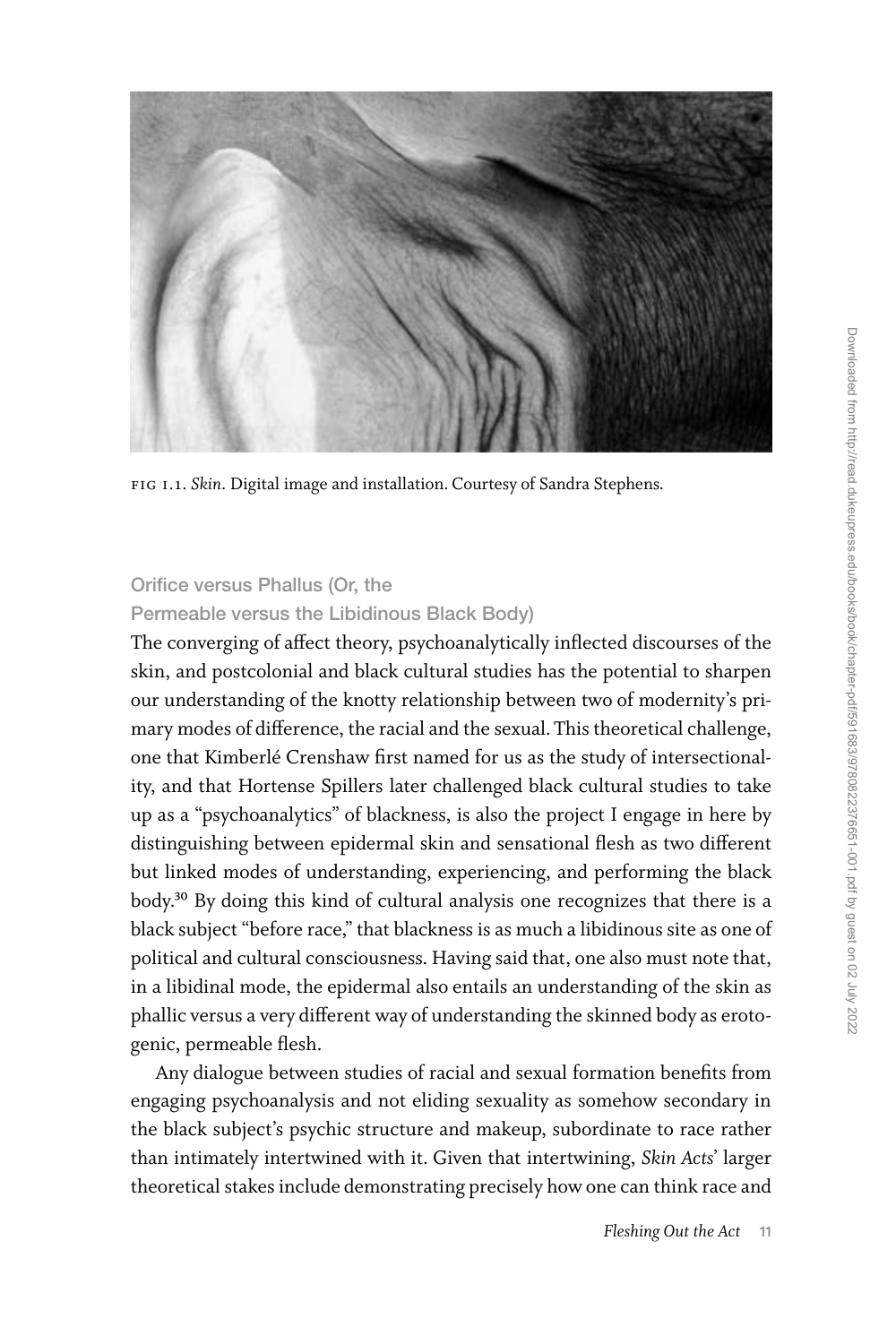sexuality separately but relationally—intersectionally—through the skin as the organic, material trope for both a libidinal and a racial self. This dialogue between race and sex as modes of bodily and psychic difference also detours through Western histories of the bodily surface. What emerges is the realization that our understanding of the skin as a hardened, impermeable container for difference is tied to our phallic understanding of our libidinal bodies.

It is one of *Skin Acts*' premises that, no matter the cultural period or archival text, black masculinity is a relational identity and, therefore, black male performance occurs in a radically relational and intersubjective context. Black masculinity is always engaged with the sameness and difference of the other as a like subject, whether that other is female or white. Therefore, black masculine performance always holds within it the traces of a performance of femininity, a performance of the gender relation produced by sexual difference, in much the same way racial performance has, already inscribed within it, a set of social relations based on racial difference. Throughout *Skin Acts*, each male's racial performance includes a discussion of gender relations and relevant aspects of the female performer's skin act. These readings aim to provide a model for how to think about race, sex, and gender together in black masculine performance. The relationality or intersectionality of racial and sexual difference is inscribed on the skin literally when the epidermalizing of racial difference is understood more broadly as a phallicizing of the body.

To understand what this means, how epidermalization and phallicization occur simultaneously, requires a theoretically informed history of the skin and the body, a genealogy of the construction of both racial and sexual difference, their shared trajectories in terms of how we think about the modern body and self. As powerfully suggestive as Spillers's reference to the captive black subject as flesh is in "Mama's Baby, Papa's Maybe," one finds an equally provocative insight for thinking about the *gendering* of racial and sexual difference, as both relate to the skin and the flesh, in Sylvia Wynter's equally canonical essay "Beyond Miranda's Meanings."<sup>31</sup> For Wynter, a substitution occurs somewhere between the early modern era of colonial encounter and the nineteenth-century development of the racial sciences that attached human difference indelibly to the epidermal surface. Racial difference essentially replaces gender difference as the structuring division understood to define man, and this substitution accompanies an even deeper epistemic shift in understanding the human body in terms of physiognomy rather than anatomy.

With the shift from anatomy to physiognomy, in the intercultural context of colonial modernity the color of the skin becomes more of a marker of an essentialized or naturalized difference between peoples than the sexual organs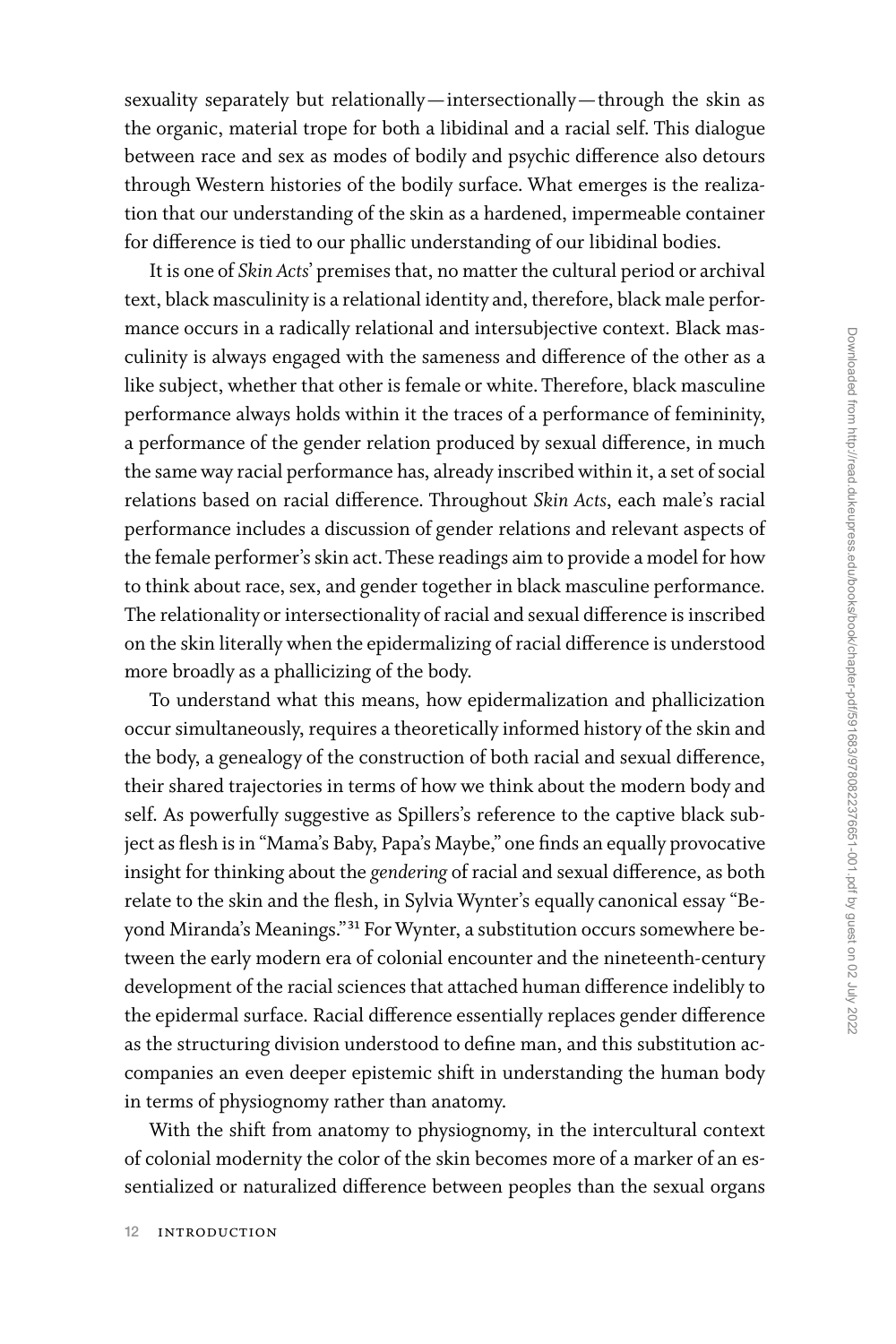had been in a more homogeneous cultural and racial context. Here Wynter challenges the Freudian psychoanalytic tradition to historicize the onset of colonial modernity as precisely the moment when sexual and racial differences were linked together through different understandings of the body and its associations with the skin. While more recent histories of the skin add chronological nuance to this process, they also tend to concur with Wynter's suggestive observation that the shift from anatomy to physiognomy partly situates how Europeans thought about the *difference* of the racialized body within the deeper question of how they thought about the skin.<sup>32</sup>

Given the "fabulous freaks" that "roamed the pages of ancient and Renaissance texts," Vanita Seth argues, it was easy enough for the first European colonial explorers to translate the strangeness of the new peoples of the New World according to the terms of a pervasive discourse of the monstrous and the grotesque that characterized early modern Europe.<sup>33</sup> The world was understood as inhabited by "monstrous species"—"the dog-headed cynocephali, the horsebodied onocentaurs, or the double-sexed androgynes of Africa"—and "monstrous individuals"—"conjoined twins, a child born with two heads."34 "Diversity" included an imaginative array of "wild men and women, ghosts, witches, and . . . human monstrosities," and a defining feature of these monstrous creatures was their anatomical abnormality.<sup>35</sup> Both Seth and Benthien concur that the early modern encounter with racial difference occurred at a moment when the European colonizer saw the native other as resembling something grotesque but nonetheless *familiar* in early modern discourses, rather than signifying as something different.

In this premodern epistemological universe, the skin was seen as permeable and malleable to the point of being horrific. Europeans applied these different physical standards and meanings of difference to themselves. The differences between female and male anatomies, for example, did not mark a clear, gendered differentiation between the sexes. Rather, the female gender was seen as merely the male body's grotesque inversion.<sup>36</sup> Europeans believed in a "one-sex model" that informed their conceptions of the body "from the ancient Greeks to the eighteenth century."37 In the writings of a sixth-century commentator, the female genitals were simply "inside the body and not outside it."<sup>38</sup> As another put it, "Turn outward the woman's, and turn inward, so to speak, and fold double the man's, and you will find the same in both in every respect."<sup>39</sup> While anatomy preserved a hierarchical distinction between men and women, it "nevertheless did not presume radical differences between male and female anatomy."40 Rather, gendered anatomies and organs folded into each other to create an invaginated understanding of the body: "Medieval physicians re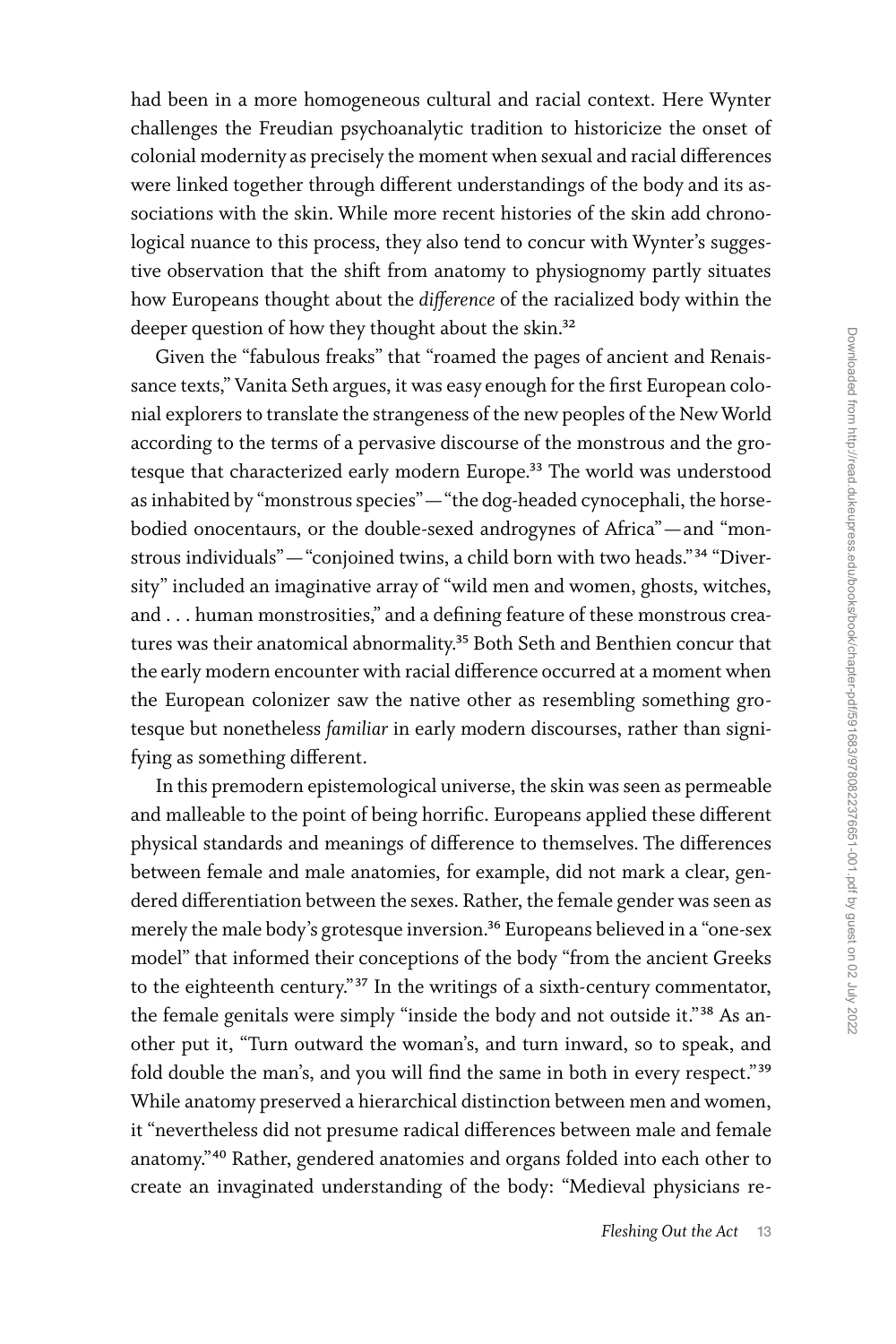garded the body as a series of nested or concentric enclosures, each bounded by its own membrane or tunic." "The skin bounds the body," and enfolds the viscera of the lungs, the brain, the heart, the belly, all "thought of as enclosed in several layers of skin."41

If we historicize Wynter's distinction between physiognomy and anatomy, the shift from sexed anatomies to racialized physiognomies not only marks changing understandings of the meaning, or meaningfulness, of difference on the body. It also marks the shift from an anatomical understanding of the body as a site of invaginated layers to a physiognomic understanding of the body as consisting of merely the two layers of a hard, impermeable outside covering a softer organic interior. Gradually over the course of the Enlightenment, as the skin and the body both begin to harden and be seen as less and less permeable, the tying of difference to the epidermal and physiognomic also hardens the bodily surface as an impermeable container of difference. This hardening then contributes to an understanding of physiognomic difference as the marker of fundamental differences within the species. In this world of the body as a hardened container of differences, both the anatomical differences represented in the sexual organs and the physiognomic differences registered in the facial features and bodily skin color of the other become naturalized. The skin is differentiated as belonging to different genders based on the shape of the sexual organs, genital skin; the skin is differentiated as marking different races based on the body's color, epidermal skin. By the beginning of the twentieth century, with the onset of Freud's theory of psychoanalysis, it is the body with its epidermal skin and hardened physiognomy that is also understood in libidinal terms as fundamentally phallic.

The split modern body with its hardened skin contrasts in dramatic ways with the body of the medieval grotesque. The very word "complexion" that we take to refer naturally to physiognomy, the exterior surface and features of the body and the face, began as a term describing how the exterior expresses a fluid interior, the "humors" or the humorous fluids of the body.<sup>42</sup> For the early anatomists, "the actuality of the skin may have been invisible" in favor of "the flesh beneath the skin," the latter the site for a grotesque body that ignores the closed, regular, and smooth regions of the body surface.<sup>43</sup> Instead, this grotesque body is made up of its "execrescences and orifices" where what is inside can become outside: "In the grotesque body, the boundaries between body and world and those between individual bodies are much less differentiated and more open than they are in the new body canon: the very boundary of the grotesque body reveals the intermingling with the world in that protruding body parts (the nose or stomach, for example) are understood as projecting into the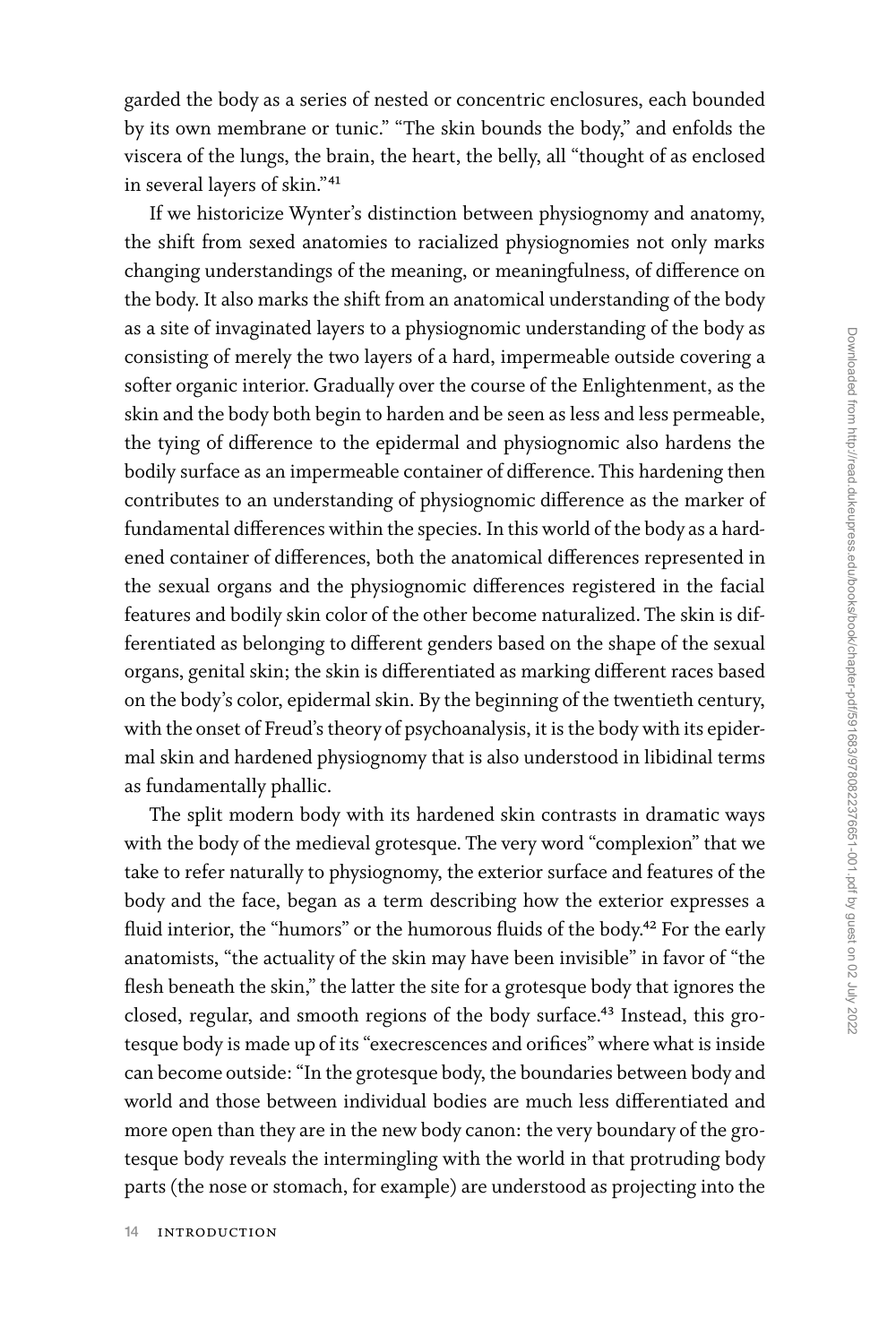world, and the inside of the body comes out and mingles with the world."44 The reverse is also true, as Benthien continues: "In this pre-Enlightenment conceptual world, there are many more body openings than we would recognize: eyes, ears, nose, mouth, breasts, navel, anus, urinary passage, and vulva."45 Orifices were very much a feature of the grotesque body because they emphasized that body's permeability in contact with an outside world, while also leading back to the interior of the body, the visceral organs.

Contemporary affect theory and discussions of the body as sensational skin have picked up on this inner/outer/interface capacity of the skin as a way of getting back to the materiality of a more relational body. Barker organizes the body visible to a "tactile eye" into three modes, the haptic, the kinesthetic, and the visceral. For Massumi, the *quasi corporeal* or incorporeal body, "the body without an image," is one that we come to know through the linked modes of the proprioceptive (or muscular), the tactile (or haptic), and the visceral.<sup>46</sup> "Tactility is the sensibility of the skin as surface of contact between the perceiving subject and the perceived object. Proprioception folds tactility into the body, enveloping the skin's contact with the external world in a dimension of medium depth: between epidermis and viscera. . . . Proprioception translates [movement] into a muscular memory of relationality. . . . Proprioception effects a double translation of the subject and the object into the body, at a medium depth [that is] one of the strata proper to the corporeal; it is a dimension of the *flesh*."47 Massumi's use of the trope of the flesh to characterize this body that escapes both the image and the signifier—the body that remains, this material remainder of the symbolic and imaginary body—points not only to the prominence of the trope in current constructions of the sensational body but also to the echoes of Merleau-Ponty's earlier constructions of the flesh as the residual trace of the grotesque body in continental philosophy and Western thought.

Prior to current accounts, the closest the contemporary body has come to resembling the grotesque medieval body with its permeable relation between the internal and the external is in Merleau-Ponty's phenomenological notion of the flesh. Since, as he describes, "every vision takes place somewhere in the tactile space," Merleau-Ponty sees the touch and the gaze as interacting in a reversible, reflecting relationship to each other.<sup>48</sup> Merleau-Ponty also describes a crisscrossing between the touch and the gaze, a "double and crossed situating of the visible in the tangible and of the tangible in the visible" that we can then use to envision a more interactive, intersubjective, sensorial theory of subjectivity.49 For Merleau-Ponty, the Cartesian mind-body relation is less dualistic than circular: "The body sensed and the body sentient are as the ob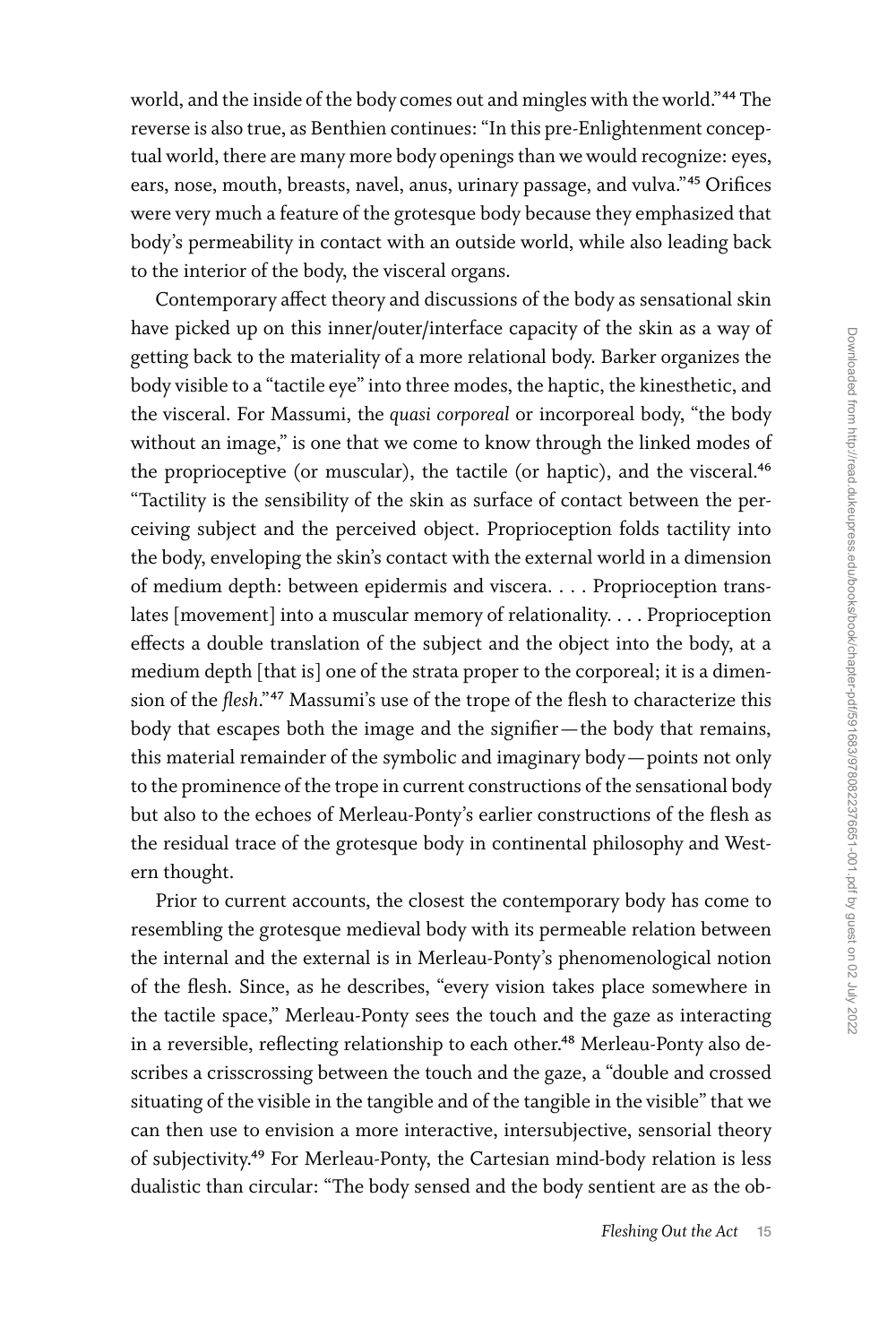verse and the reverse, or again, as two segments of one sole circular course."50 The Hegelian self-other relation is less dialectical than chiasmic: "One sole circular course which goes above from left to right and below from right to left, but which is but one sole movement in its two phases."51 The chiasm is not just a metaphor but also a structural analog for intersubjective relations where "there is not only a me-other rivalry, but a co-functioning. We function as one unique body" in a kind of modern analog to the medieval, one-sexed, body.<sup>52</sup> Chiasm is the structural analog to the flesh because both function in a movement similar to that of a Möbius strip, where the lines of the Möbius strip blur and weave into and around each other in a circular movement that reaches a limit on either end around two clear and definable poles.

Invagination is the other term scholars use to describe this type of circular, reflexive, bodily relationality tied to the skin. Invagination represents the "implicative capacity of the skin—its capacity to be folded in upon itself."53 It is part of the basic structure of Didier Anzieu's skin ego that the skin functions psychically as both "shell" and "kernel," a "matter of relations between surfaces, inserted one inside another."54 Merleau-Ponty also characterizes these chiasmic, fleshy relations as an *intercorporeity* involving "reciprocal insertion and intertwining of one in the other. . . . There are two circles, or two vortexes, or two spheres, concentric when I live naïvely, and as soon as I question myself, the one slightly decentered with respect to the other."<sup>55</sup> Invagination thus takes us not only backward in time, to a grotesque conception of the body and its organs as epidermal surfaces and orifices that fold back on each other, the residue of the medieval body—but also forward to the modern twentieth-century body of phenomenology.

Invagination also takes us forward to the modern twentieth-century body of the drives. Jacques Lacan, invoking Merleau-Ponty's trope of the chiasmic "flesh of the world" to describe the subject's looping, circular, chiasmic interaction with a world felt on the boundaries of the skin, imagined the movement or "circuit" of the drives in invaginating, chiasmic terms as, "something that emerges from a rim, which redoubles its enclosed structure, following a course that returns."56 Visualizing the movement of desire as a "turning inside-out represented by its pocket, invaginating through the erogenous zone," which he represents in a diagram of the movement of the drive between aim, rim, and goal, Lacan also describes the circuit of the drive as a circling around a rim or orifice whose erogeneity lies in the fact that it will never close (see figure 1.2).<sup>57</sup>

It is a crucial aspect of the Lacanian theory of the subject that the drive emerges at the very place of the signifying cut, that mark on the body that interpellates all subjects as sexually differentiated members of the social order.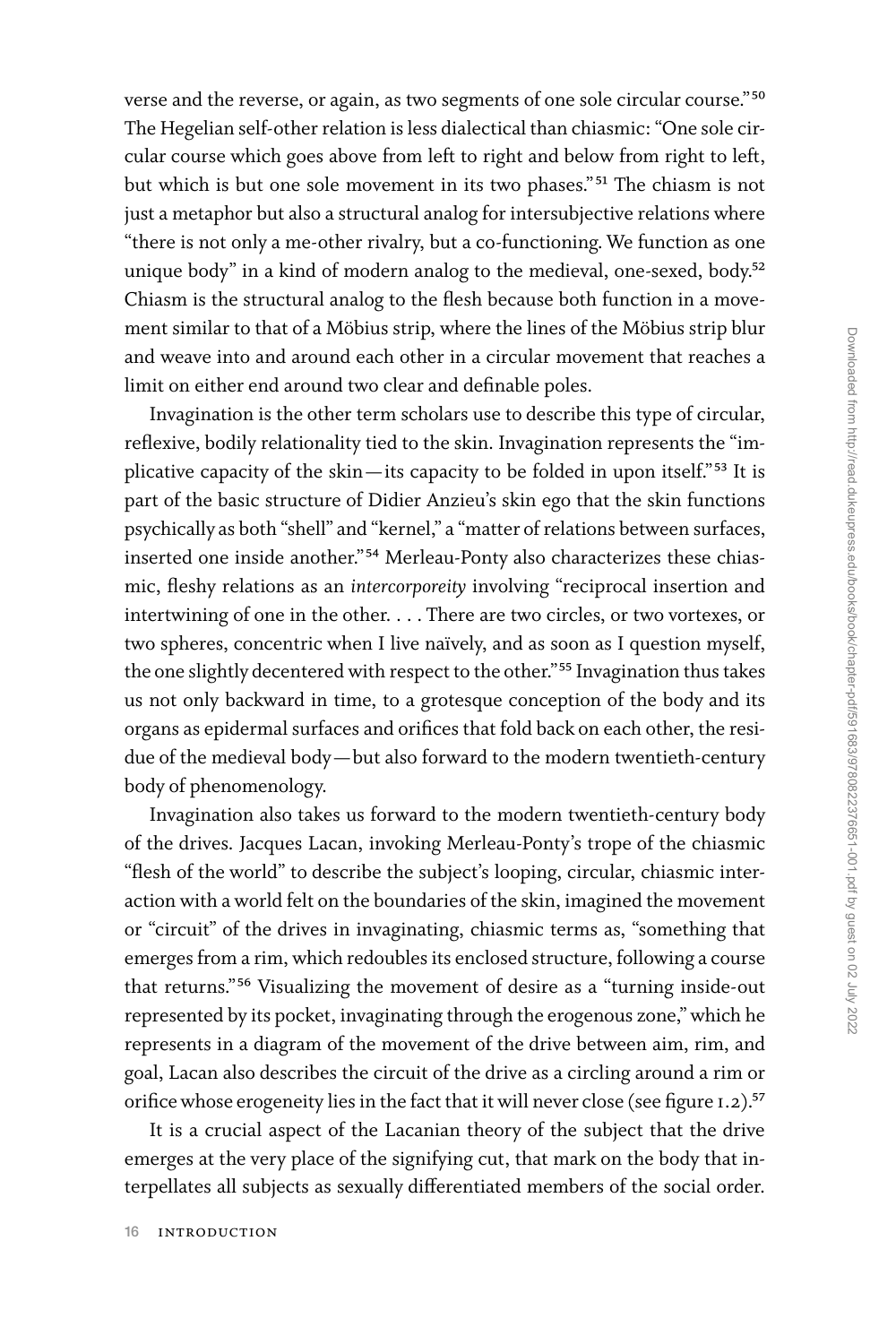

Fig I.2. Based on Lacan's diagram of the partial drive and its circuit. Illustration.

"It is through sexual reality that the signifier came into the world," Lacan states, by which he means that we emerge into consciousness, social being, and language as sexually differentiated subjects.<sup>58</sup> Furthermore, in the symbolic order, there is nothing behind the signifying cut but lack, the sexual cut as a hard barrier between a constructed and a pre-discursive or primordial self.<sup>59</sup> For Lacan, sexuality is phallic precisely because it entails the subject's desire to fill up this split self, to fill up in the subject what is "not-whole."<sup>60</sup> The body's orifices are not seen as openings that fold unto and into each other, but rather, as holes that need to be filled, made (w)hole by the substitution of phallic objects that temporarily replace and thereby fulfill the subject's desire.

By conceiving of the libidinal body very differently, as an in(vagina)ted orifice rather than a phallic (w)hole, this turning inside out of the body and the skin has implications for how we think about modern sexuality. As Anzieu elaborates: "'Invagination,' the term used in anatomy and physiology for this relation, is a useful reminder that the vagina is not an organ of particular contexture but a fold of the skin just like the lips, the anus, the nose or the eyelids. It has no hardened layer or cornea to act as a protective shield; its mucous membrane is exposed, its sensitivity and erogeneity right on the surface."61 The permeability of invaginating rather than phallic skin, the vagina as skin without a "hardened layer or cornea"—these associative metaphors of invagination point us neither to the hardened bodies of the Imaginary (the body as its mirror image) nor to the Symbolic body of discourse. Rather, the body as invaginated orifice(s) points us to the integration of the sensory and the consensual into the realm of the libido and the sexual drives. Erogeneity and permeability, as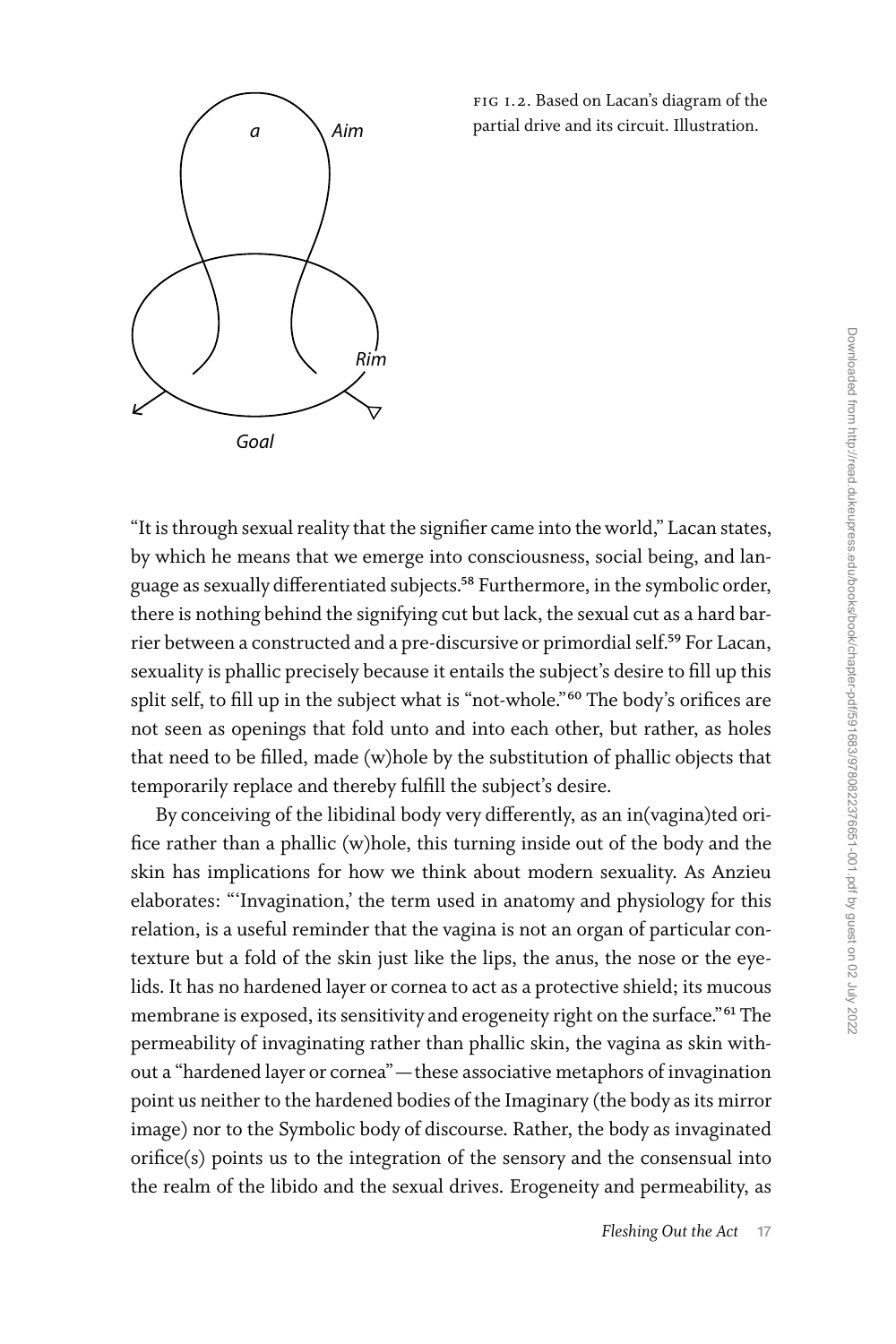

intensified sensation residing on the rim of the body-with-skin (on erotogenic genital skin in particular), lie alongside the instinctual conflict, deferral, and lack that characterize the phallic subject's relation to his or her drives.

Lacan literalizes this libidinous body, engaged in a constant, chiasmic search for wholeness, as itself an organ, the libido-body, with erogenous zones composed of orifices and rims, protrusions and surfaces, much like the invaginating skin.<sup>62</sup> "The unconscious is more like a bladder," Lacan also states, imaging the partial circuit of desire as a volume enfolding onto and into, out of and back to, the edge or rim of a bladder-like, invaginating space.<sup>63</sup> In one of his more famous diagrams of the Imaginary, the Symbolic, and the Real, desire presses in between them (as J for jouissance, Lacan's term for desire) in the empty space that the phallic signifier and the epidermal mirror image seek to fill in and cover up (see figure  $1.3$ ).<sup>64</sup> One can also think of this "libido-body" as the flesh. Elsewhere Lacan renames it the "man-let" or *lamella*, an entity he describes much like the blob or flap of skin floating between the three psychosomatic orders, on the bodily edge of the Real.

This "unreal" organ, the lamella—a physical manifestation of the libido, of the fleshiness of living being itself—is thrown off from the symbolic body, the body of symbolic capture.<sup>65</sup> The lamella is "an organ without body, the incorporeal and for that very reason indestructible life-substance that persists beyond the circuit of generation and corruption."66 What is most fascinating about the lamella is the way it mimics the properties of the skin as flesh. "Extra-flat" like a "large crêpe," it "moves like the amoeba, so utterly flat that it can slip under doors."67 Like racialized skin, it is something "that would not feel good dripping down your face" even as it "comes and envelops your face."68 The lamella is the flap of skin, the body-skin, left behind like the "afterbirth" as the subject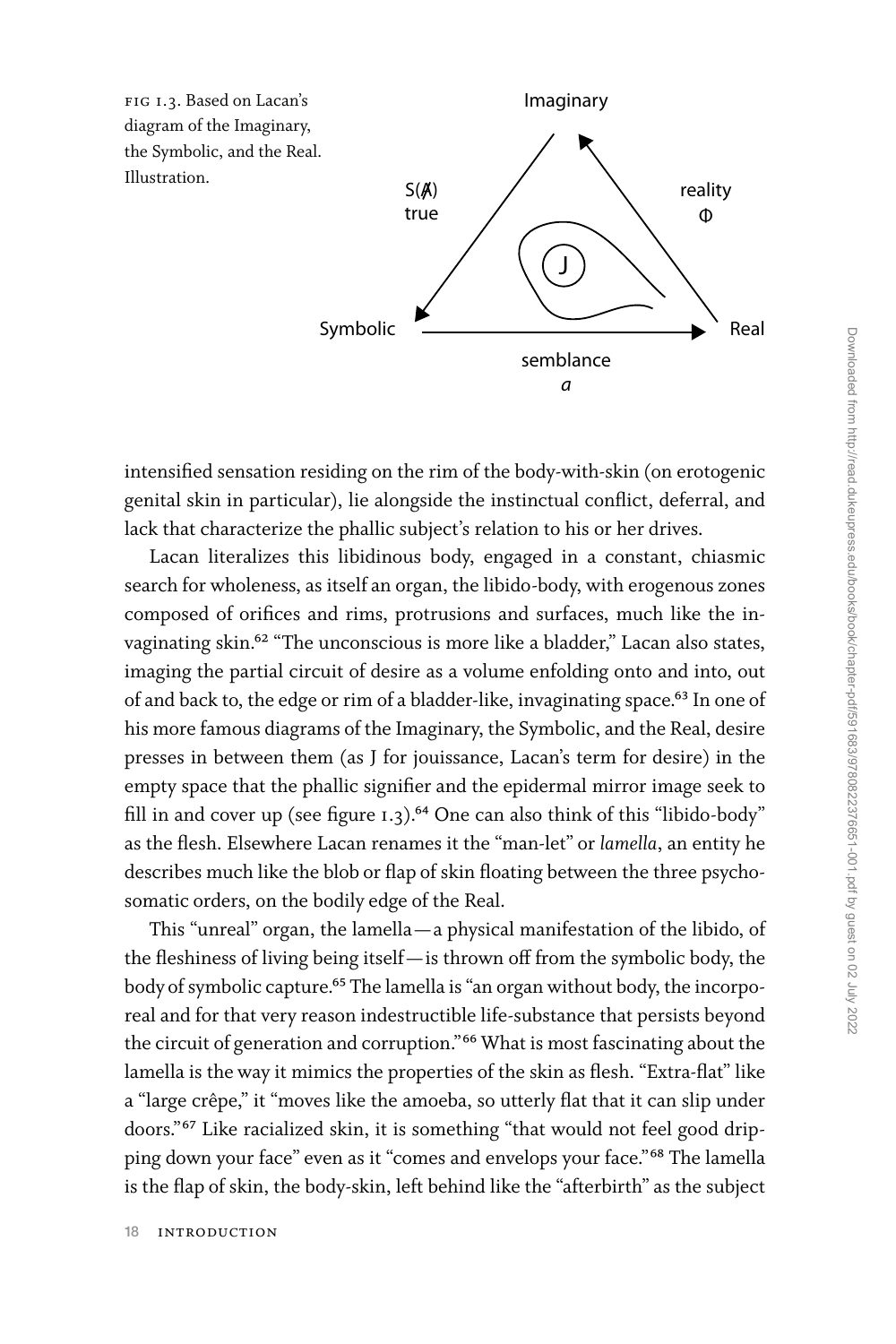separates from the skin ego to become an individuated self.<sup>69</sup> It flies off the body rather than assimilating into word or image. It is, therefore, everything about the living being of the subject that cannot be captured by word or image and symbolized as difference.

Lacan's orifice-filled, rather than phallic, libido-body is invested with the irrepressible force of the sensational. The lamella, then, *is* the figure for the sensational body in Lacan's tripartite schema. Despite the fact that Lacan typically embeds the body almost fully within the symbolic order, he also conceptualized a libido-body of remainders, excesses, and surpluses that exceed the signifier, the fleshy aspects of a bodily reality that exceed the realms of discursive construction and social meaning and point to a Real outside the text.

In deference to Merleau-Ponty's notion of the flesh as a site for a different relation between the sensational self and the world of the other, in *Skin Acts* this orifice or erogenous point of contact on the skin is the site of an *intercorporeal* drive, where the skin retains a sense of the chiasmic relationship between mind and body, the gaze and the touch, the need for differentiation and attachment, encompassing both intrapsychic objects and the other as a like subject, self versus other, the field of the Other and the field of the Real. The intercorporeal drive seeks to touch (upon) the sensational body rather than the body constructed by the signifier. Linking invagination and intercorporeity, the skin becomes the reflexive site where bodies can touch each other, can be touched by the other, and can make themselves feel touched or touch themselves.70

Where does racial difference, the construction of both self and other as different, fit in this return to the grotesque libidinal body with its intercorporeal drives and invaginating orifices? If, as Massumi describes, the "skin is faster than the word," and if there is a body that escapes the signifier, does the sensational, fleshy black body then become androgynous, unmarked by race but also prior to the body marked by sexual difference?<sup>71</sup> The erogenous orifices of the libidinous body, that residual remainder of the body *as* its orifices that figured so largely in the medieval grotesque body and reappears in the Lacanian libido-body of the modern subject of the drive, are precisely the place in which one also finds a racialized body, embedded within the libidinal, pressing in rather than standing outside of the Symbolic or Imaginary orders. The libidinous black body moves chiasmically between body and flesh, the sexual and the consensual, phallic closure and invaginated openness, but also between phallic signifier and epidermal image, flowing in and around the discourse, visual codes, and languages of race.72

Thinking about race and sex together requires a retracing of the histori-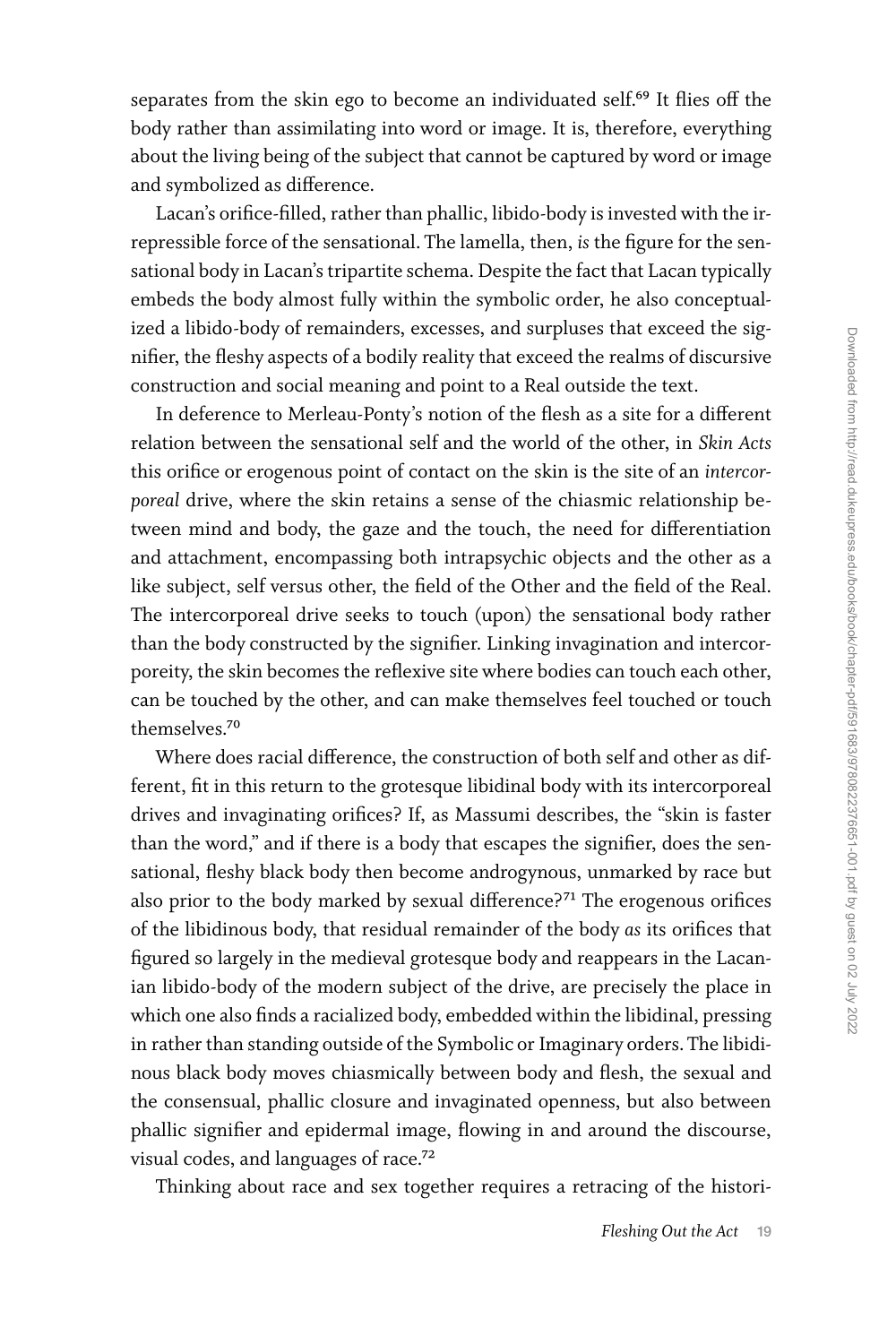cal relationship between discourses of racial and sexual difference and the ways in which those intertwined discourses reveal varying modes of understanding the body. Over the course of modernity, the epistemic move from anatomy to physiognomy marks also epic shifts from medieval conceptions of the grotesque body as permeable, reversible, and invaginated to Enlightenment understandings of the body as a hardened container of both racial and sexual differences, inscribed onto epidermal and genital skin. Since the latter is the body Freud inherits at the end of the nineteenth century, the hardened epidermal body also becomes the stage for psychoanalytic understandings of the libidinal body as phallic. However, latent traces of an alternative, orificefilled body with antecedents in the medieval grotesque find their way into the trope of the "flesh of the world" in Merleau-Ponty's phenomenology, into the idea of the body-without-an-image in Massumi's affect theory, and even into the modern libido-body of the drives theorized in Lacanian psychoanalysis. In *Skin Acts*, this body becomes the source of an intercorporeal drive that profoundly shapes the interracial and intercultural space of racialized masculine performance.

Whereas contemporary scholarship on the skin remains somewhat blind to the intertwinings of racial and sexual identities in intercultural New World modernity, in the archive of black diasporan and postcolonial writings there is one figure who undertook precisely this kind of study of the role of the skin amidst the intersectionality of colonial desire and the historical materiality of race. Frantz Fanon was a psychiatrist, anticolonial thinker, activist, and phenomenologist situated at the crossroads of multiple disciplines well before the notion of interdisciplinarity took hold. His efforts in *Black Skin, White Masks* to think blackness through the concrete metaphor of the skin provide us with a further set of conceptual tools, now originating in black studies of the psyche, for exploring how the epidermalized schema of a black racial unconscious shapes not only certain signature performances of black masculinity in interaction with a racializing white gaze but also the black male performer's intercorporeal relationship with his audience and with his own fleshy, desiring, orifice-filled, relational self. Reengaging Fanon in this context, in relation to a psychoanalytically inflected discussion of the skin and the flesh, also reveals the productivity of thinking about the phenomenology of race relations not only as it impacts contemporary performance (as one site for the working through of the self-other relation) but also as it has effects within the intraracial and the interracial sexual relation.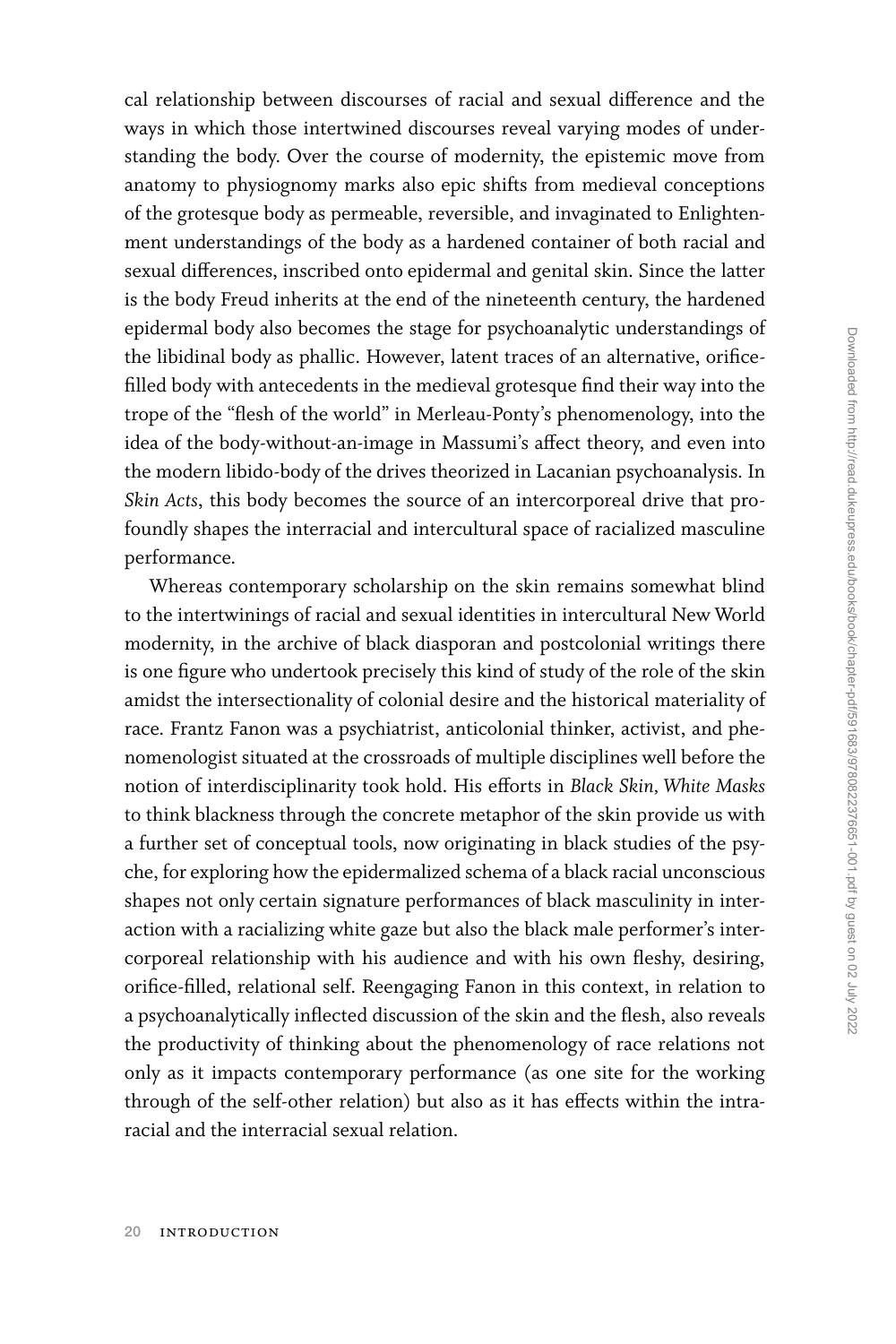#### Epidermalization (and the Desire for Difference)

In the oft-cited, opening phrase of Fanon's fifth chapter of *Black Skin, White Masks*, the white French child's cry—"'Dirty nigger!' Or simply, 'Look, a Negro!'"—performs the gaze's other reality as unseen speech, as the "'unapprehensible' agency through which we are socially ratified or negated as spectacle."73 With this opening, Fanon wants his readers to experience the power of this call as an interpellating speech act. The gaze takes notice of, touches upon, the skin of the black subject, and this sight is given discursive meaning by and in the child's cry.<sup>74</sup> While Fanon seems concerned here primarily with the appearance of blackness, how the raced subject looks and becomes visible in a racist world, I would argue that what Fanon also demonstrates powerfully in this chapter, and throughout *Black Skin, White Masks*, is the ways this epidermalizing call interpellates both the white child and the black man in a symbolic order of difference filled with racial meanings.

Fanon's observations both here and throughout the text rest on the subtlest of distinctions between seeing blackness and seeing blackness *as difference*. This latter phenomenon, the *desire for difference*, is less an inherent feature of the self than a feature of the desire of the Other, a structural aspect of the social symbolic order. It determines the psyches of modern subjects on multiple sides of the chiasmic color line, shaping the sexual relation as a site of interaction between self and other, and informing the racialized parameters of social conflict in New World political histories.

It is striking how much Fanon uses metaphors of the skin and sensation to capture the black subject's phenomenological and physiological experience of his racialization, by the Other, as different. The desire for difference is a fundamentally intersubjective formation felt on the body of the black subject as a touch. In other words, the black subject experiences symbolic capture in bodily, sensational, haptic terms. Fanon's discovery that he is seen as nothing more than a thing feels like he is being "sealed" into a "crushing objecthood," as if encased within his own skin. He apprehends the gaze as a sensation "running over" the surface of his body, first burning and then leaving him "shivering with cold, that cold that goes through your bones." He trembles, feels slapped, slashed, walled in. He wears his epidermal skin like an ugly "uniform," but is so sensitized by this skin that he becomes insect-like, "slip[ping] into corners" with his "long antennae pick[ing] up the catch-phrases strewn over the surface of things." As his antennae pick up the racial meanings written onto the skin, "catch-phrases strewn over the surface," their lexicon is physiological: "nigger underwear smells of nigger—nigger teeth are white—nigger feet are big—the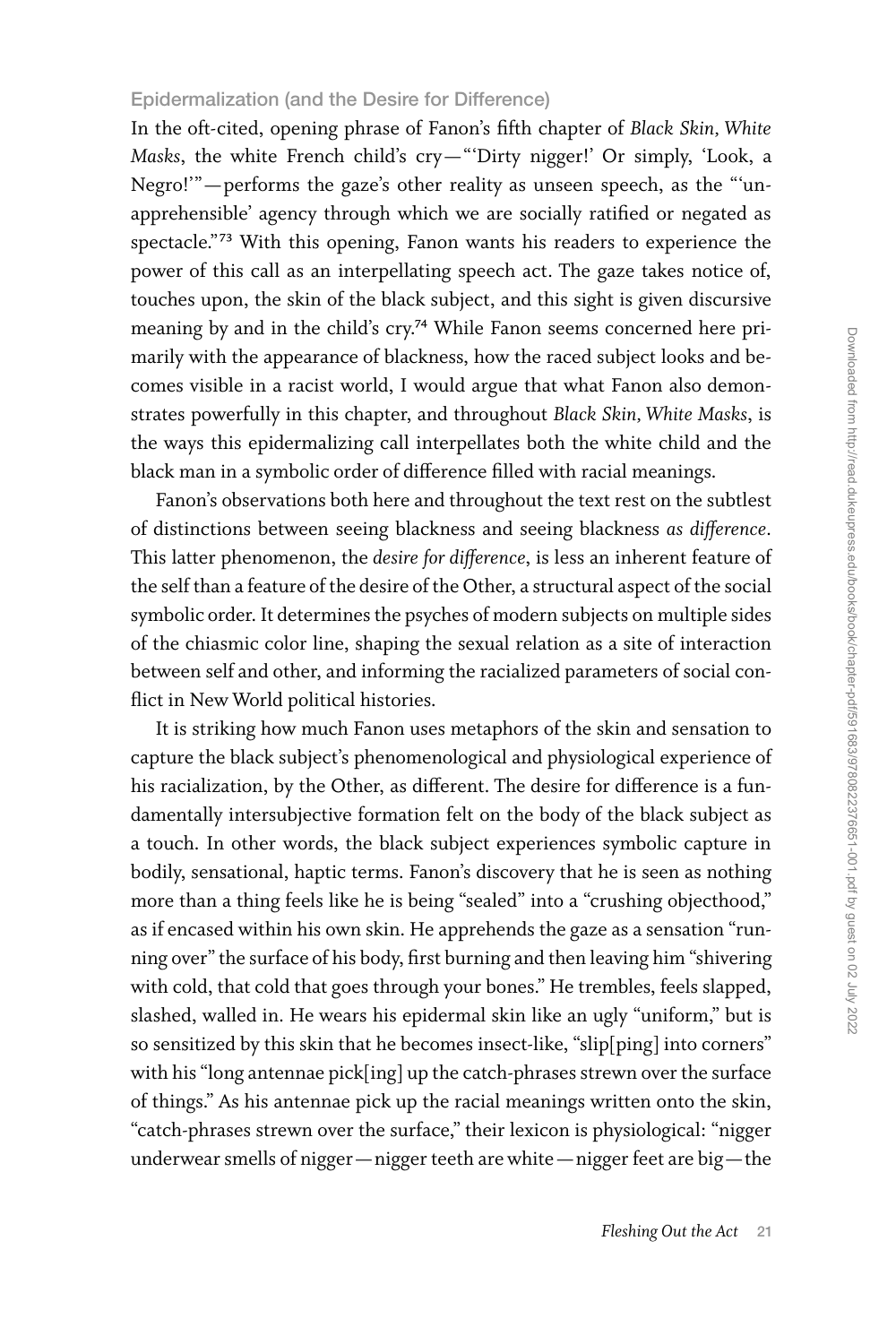nigger's barrel chest." These smells, sights, impressions of the body's volume and size are not just scopic; they are tactile and multisensorial, synesthetically fusing the racialized body and the skin on the symbolic grid.75

The alienating irony for Fanon is that the very gaze that objectifies him also liberates him. It acknowledges him, gives him his meaning, his location, in the signifying order. Massumi describes this order as a grid, "an oppositional framework of culturally constructed significations: male versus female, black versus white, gay versus straight, and so on. A body correspond[s] to a 'site' on the grid defined by an overlapping of one term from each pair. The body came to be defined by its pinning to the grid."76 In the context of this grid, Fanon experiences interpellation as a physical sensation of location and belonging: "I turned beseechingly to others. Their attention was a liberation, running over my body suddenly abraded into nonbeing, endowing me once more with an agility that I had thought lost, and by taking me out of the world, restoring me to it."77 In reality, this gaze distances him from his body. The gaze is a freeze frame, visually arresting his motion, fixing him into a socially determined position marked by his race. It then inserts this frozen body, the black body held captive on the representational grid, hardened and symbolic, as a surrogate body-image or substitute.

The gaze that places you on the grid in the first place, locating and interpellating you, is also the one that limits and constrains you, as Fanon also describes: "The movements, the attitudes, the glances of the other fixed me there, in the sense in which a chemical solution is fixed by a dye."78 In the language of skin color, he relates his sensation of being pinned into the social frame by the epidermalizing, staining, gaze of the other. He "stumble[s]" when he realizes that in this scopic encounter between the gaze and the skin, it is the gaze that frames his movement out into the world, giving it meaning. The gaze endows as it abrades—scraping away the material flesh of the black body it puts something else in its place.

When Fanon has to "meet the white man's eyes," he feels it literally as the burden of an "unfamiliar weight." The weight (of race) is imposed so that the ideological work of privileging its removal can begin. Fanon describes researchers struggling to produce "a serum for 'denegrification'" that would allow the black subject to throw off the "corporeal malediction" of his skin. This malediction is not so much a bodily schema as a "historico-racial schema," not so much corporeal as discursive. It is a mantle, written or placed on the black body symbolically by "the white man, who had woven me out of a thousand details, anecdotes, stories." Denegrification is actually the creation of a second skin of racializing words that splits the black subject from himself.79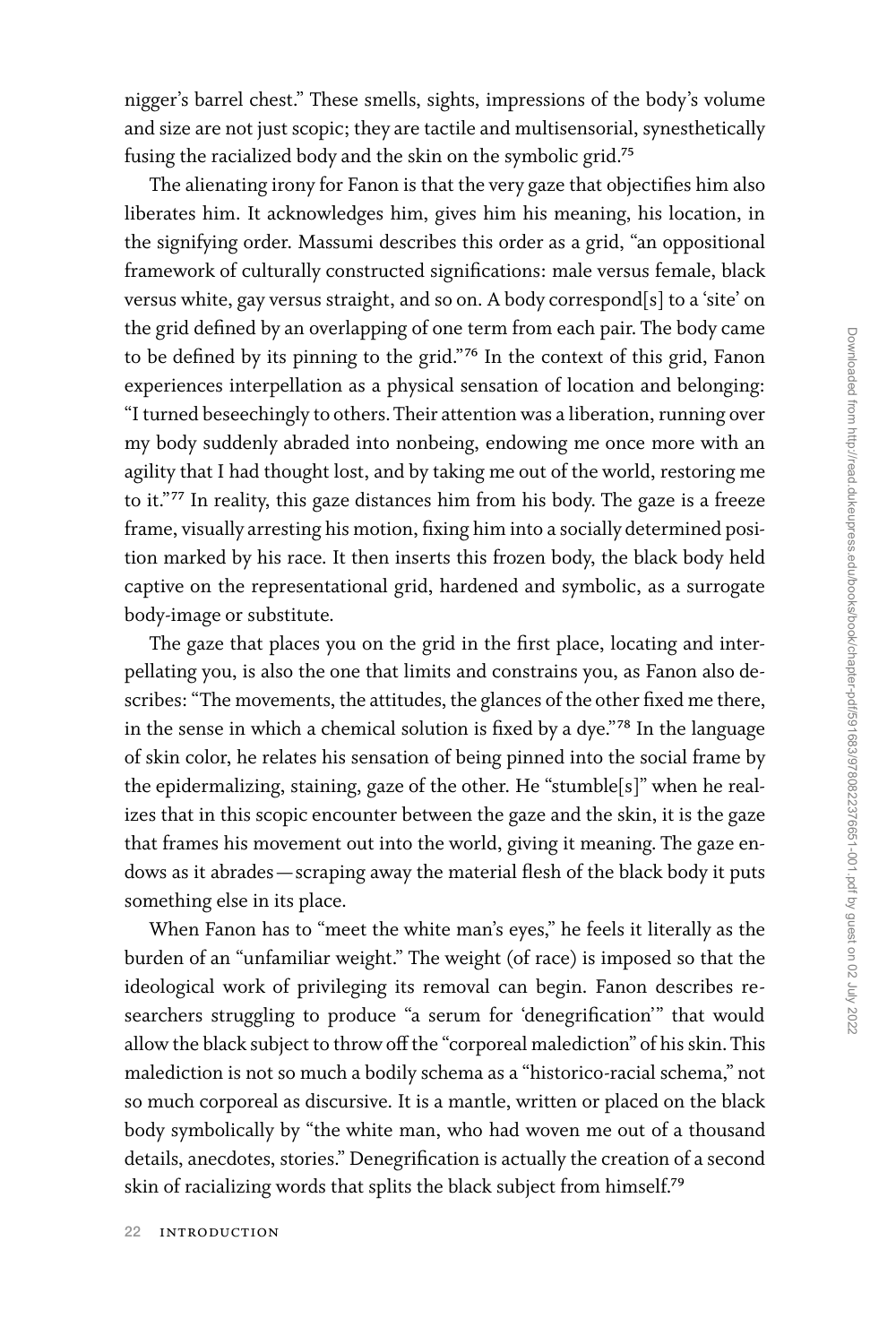We are used to reading *Black Skin, White Masks* as a genealogy of racial discourse, race as ideology, myth, social construction, as a form of signification and language. However, what has been written on black skin is a surface effect of an even deeper narrative of the skin as a thing woven out of "details, anecdotes, stories" in European thought. As scholars recount how "the integument of the body has become a rigid boundary,"80 this same history of corporeal malediction that creates the skin as a mantle or epidermal casing shapes the geo-historical space of the colony where: "identity ceases to be an ongoing process of self-making and social interaction. It becomes instead a thing to be possessed and displayed. It is a silent sign that closes down the possibility of communication. . . . Identity refers to an indelible mark or code somehow written into the bodies of its carriers [and] otherness can only be a threat."<sup>81</sup> This is Gilroy's description of a discursively racialized black self who is the subject most exposed to processes of epidermalization and denegrification whereby the hardened skin becomes nothing but a sign. Epidermalization repeats and reinforces the writing of a symbolic discourse of impermeability on the body.

Gilroy accurately describes racial epidermalization as an effect in the field of vision. The skin becomes a specular object, a shadowy "afterimage—a lingering effect of looking too casually into the damaging glare emanating from colonial conflicts at home and abroad."82 When we extend the metaphor of the lens of the eye across the cultural field to the screen, the gaze is the invisible social agency—ideology, discourse, cultural norms—that places us in the picture, on the image-screen, as nothing but this afterimage, as nothing beyond our symbolic status as "*photo-graphed*" subjects.83 For Silverman, the cultural screen is a chiasmic extension of the mirror of the self into the symbolic realm.<sup>84</sup> However, the skin-as-subject is not just the visual artifact of colonial imaginations, powerful as that visual legacy may be in the construction of blackness. The "subject of representation" is simultaneously a spectacle and a look, an object and a subject, and neither is in the place of the gaze as the social agency with imprinting and interpellating power. The black subject racialized on the grid as a sign is not so much silent as articulating himself as he is seen, making himself seen as he is spoken (about), flesh conveying word.

The skin, in other words, is more than an afterimage; it is also a synesthetic projection into the present that involves all of the senses. Agreeing with Gilroy's critique of race as a product of the visual regime of the sign, Benthien states: "Culturally, the perception of the skin was increasingly turned into a perception of distance . . . only as the observed skin of the other with whom I come face to face does skin become a sign, only through this separation can the other truly become a recognizable and classifiable object. . . . The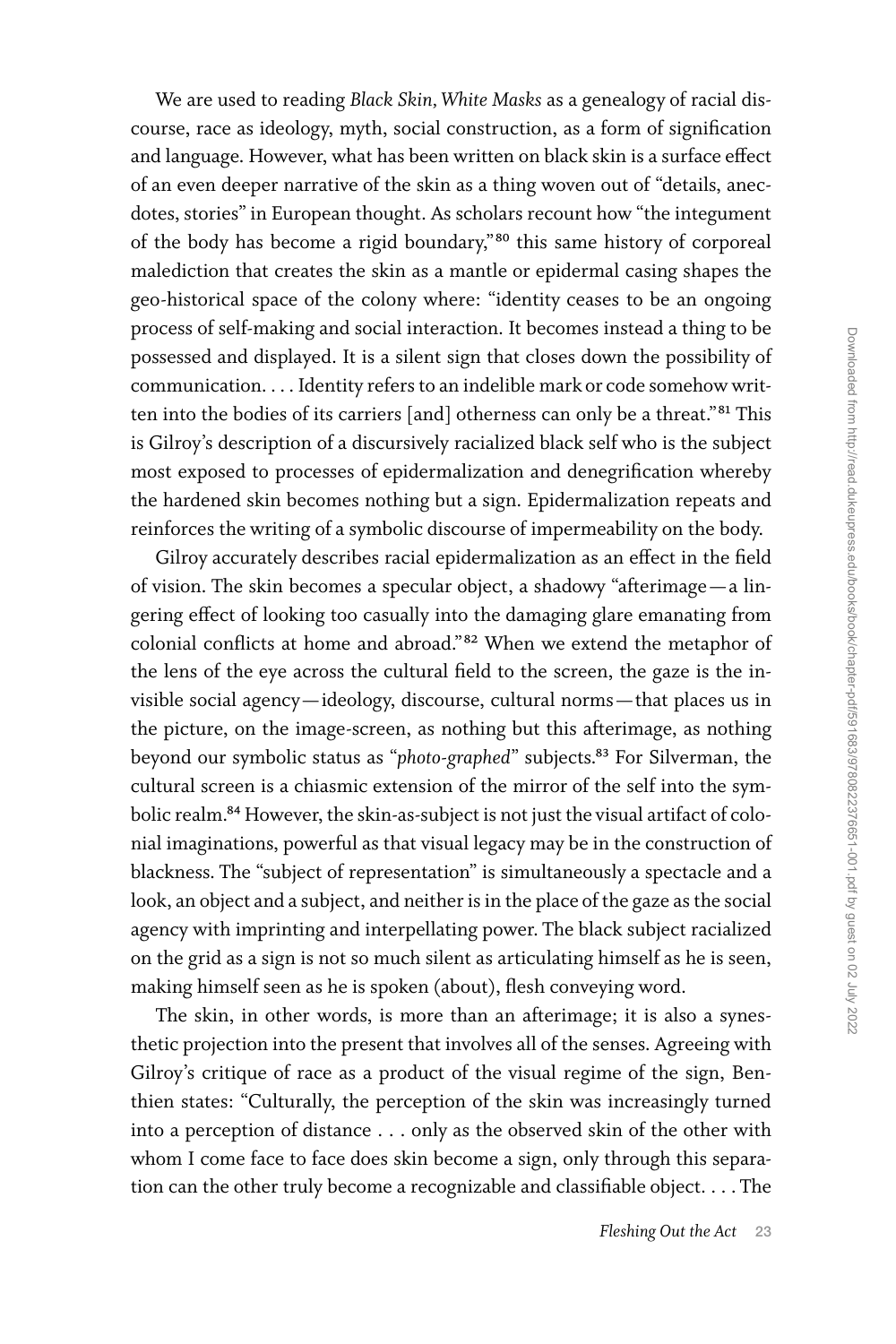discourse about race is based on an outdated semiotic model constructed on the physiognomic ideas of the eighteenth century."85 However, the skin as *only* the shadowy afterimage of a distancing, othering, colonial gaze from the past, as Gilroy describes it, keeps us confined to, naturalized within, the skin's symbolic and semiotic meanings. It limits our ability to see the skin as also expressive of the self's effort to subjectify itself, to speak and articulate itself, to make itself (as the) spoken (about). If on the *subjectifying* cultural screen the image is a form of speech, then also "speech about one's own skin is speech about oneself as body."86 Benthien states further: "If the repeated, strenuous efforts at fashioning a visual semiotics of the skin are one side of the coin, the other side is the tactile experience of one's own skin and that of others, which largely escapes external categorization and attribution. The body is not only a cultural sign but also an entity with sensation and perception."<sup>87</sup> For the performing black subject, in other words, the *skin acts*.

Half a century after Du Bois described the black subject's double consciousness as a second sight, Fanon added in *Black Skin, White Masks* a third mode of black self-consciousness, a triple or "third-person consciousness," which he described as "a slow composition of my *self* as a body in the middle of a spatial and temporal world."88 This is where Fanon's more radical interventions in thinking about the skin begin, as the site of a black body that is more, experiences more, signifies more, than the gaze can see. This "corporeal schema" is that of the subject-as-body, the bodily ego, the body-without-an-image that knows itself instead through "residual sensations and perceptions primarily of a tactile, vestibular, kinesthetic, and visual character."89 Like any good phenomenologist, Fanon wanted to hold on to a sense of his own bodily experience in the world. His lament is precisely that it is this "corporeal schema" that crumbles once he discovers his black body as it is constructed from Symbolic material, from language, from the discourse of the Other.<sup>90</sup> The gaze hides behind difference what it cannot see of the subject, of the like subjectivity of the other, as the latter exists out there in the Real.

In reading closely Fanon's discussion of the body and the skin throughout *Black Skin, White Masks*, we need to make the crucial distinction between *epidermal* and *corporeal* blackness in parsing the multiple relationships to black skin he describes throughout the text. The bodily ego or sensational ego is tied to the skin ego, to those erogenous locations on the skin of the body around which the drive circles in search of a living being, beyond a signifying consciousness. It is this intercorporeal body, subject as it is to desire and the circuit of the drive, that sits at the intersection between the sensational body relating to the other in cultural performances and the libidinal body desiring, and being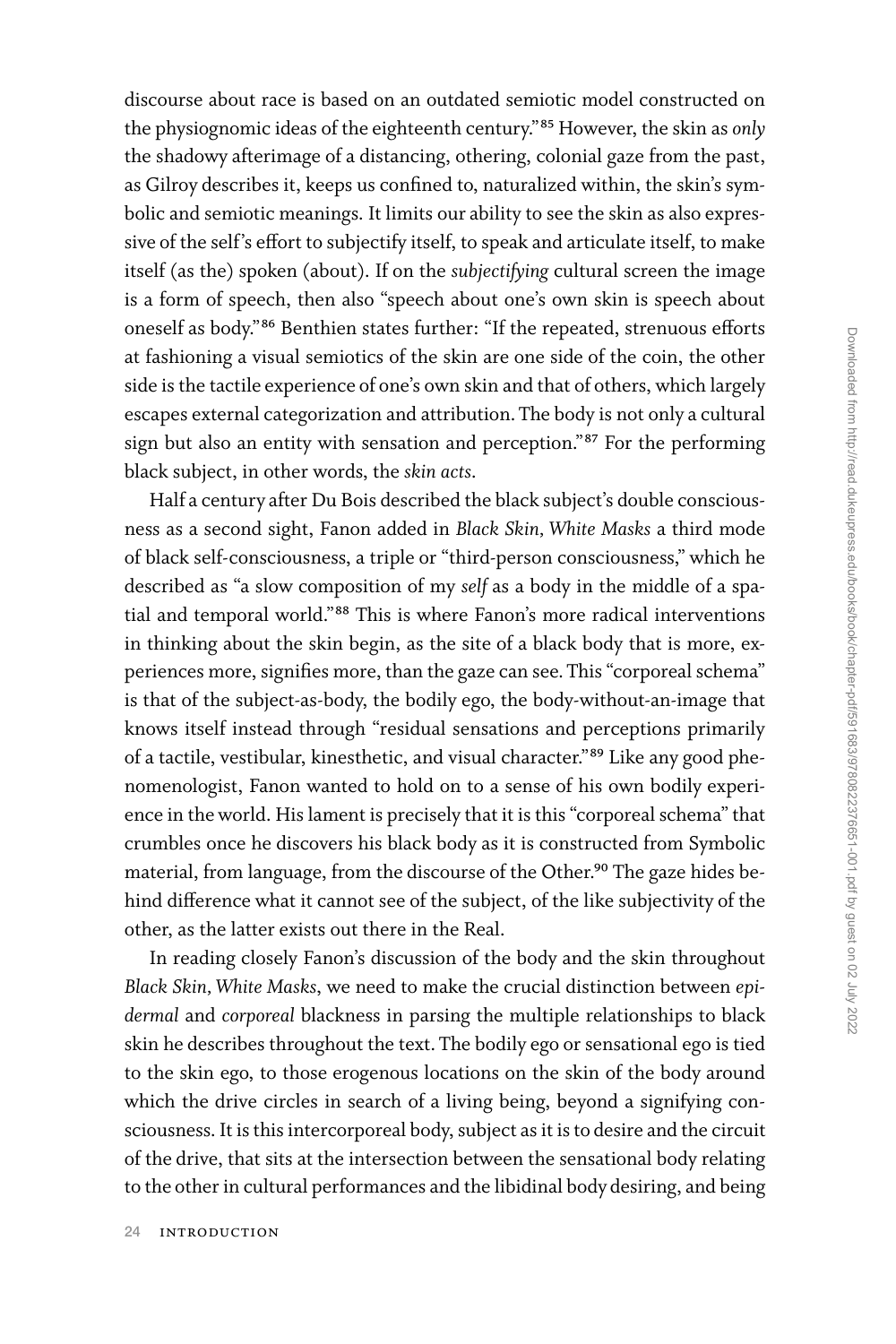desired, and desiring to be desired, as a sexual subject-object in private relations between self and other. When the mental image of the body hardens into one's idealized mirror image, that original apprehension, an afterimage of the self as its skin, is repressed.<sup>91</sup>

A trace of the skin ego remains, however, in the cutaneous, sensational sense of self accessible through touch. This trace also remains in one's genitally fixed desires, and in the generalized erogeneity or sensitivity of the body as felt on the surface of the skin in contact with the world. As Freud links individual erogenous zones with the skin overall: "The erogenous zones . . . these skin regions merely show the special exaggeration of a form of sensitiveness which is, to a certain degree, found over the whole surface of the skin."<sup>92</sup> For Freud, the wayward desires of the consensual, multisensorial, erogenous body, if left unchecked, could fix the subject in seeking unnatural oral, anal, or genital pleasures and perverse pleasures in "touching and looking":

At least a certain amount of touching is indispensable for a person in order to attain the normal sexual aim. . . . The same holds true in the end with looking, which is analogous to touching. . . . Covering of the body . . . continuously arouses sexual curiosity and serves to supplement the sexual object by uncovering the hidden parts. This can be turned into the artistic ("sublimation") if the interest is turned from the genitals to the form of the body. . . . On the other hand, the desire for looking becomes a perversion (a) when it is exclusively limited to the genitals.<sup>93</sup>

"Normal" sexuality, the transference of erogenous desires into normative heterosexual relations, depends on their sublimation from an "autoerotic" mode to an approved sexual object. The "erogenous zones subordinate themselves to the primacy of the genital zone," and the drive to seek pleasure "enters into the service of propagation"; that is, erogeneity is sublimated into, given primary social meaning as, fulfilling one's reproductive instincts.94 Nonreproductive acts (for example, homoerotic desire but also autoerotic touching) or acts of "abnormal" desire and reproduction (for example, miscegenation but also cross-racial looking) then become perverse.

We are unaware of this apparition, the erogenous skin ego, precisely because of its twofold repression by, first, a prohibition against touch that is as powerful as the oedipal taboo is against incest, and second, a sublimation of looking "from the genitals to the form of the body," that is, from the body as its fleshy, erogenous organs to the image of the body as its idealized overall form.<sup>95</sup> Sealed away in prohibitions against contact with that body through touch, the skin-ego and its fleshy organs and bodily aspects are cut away; separated off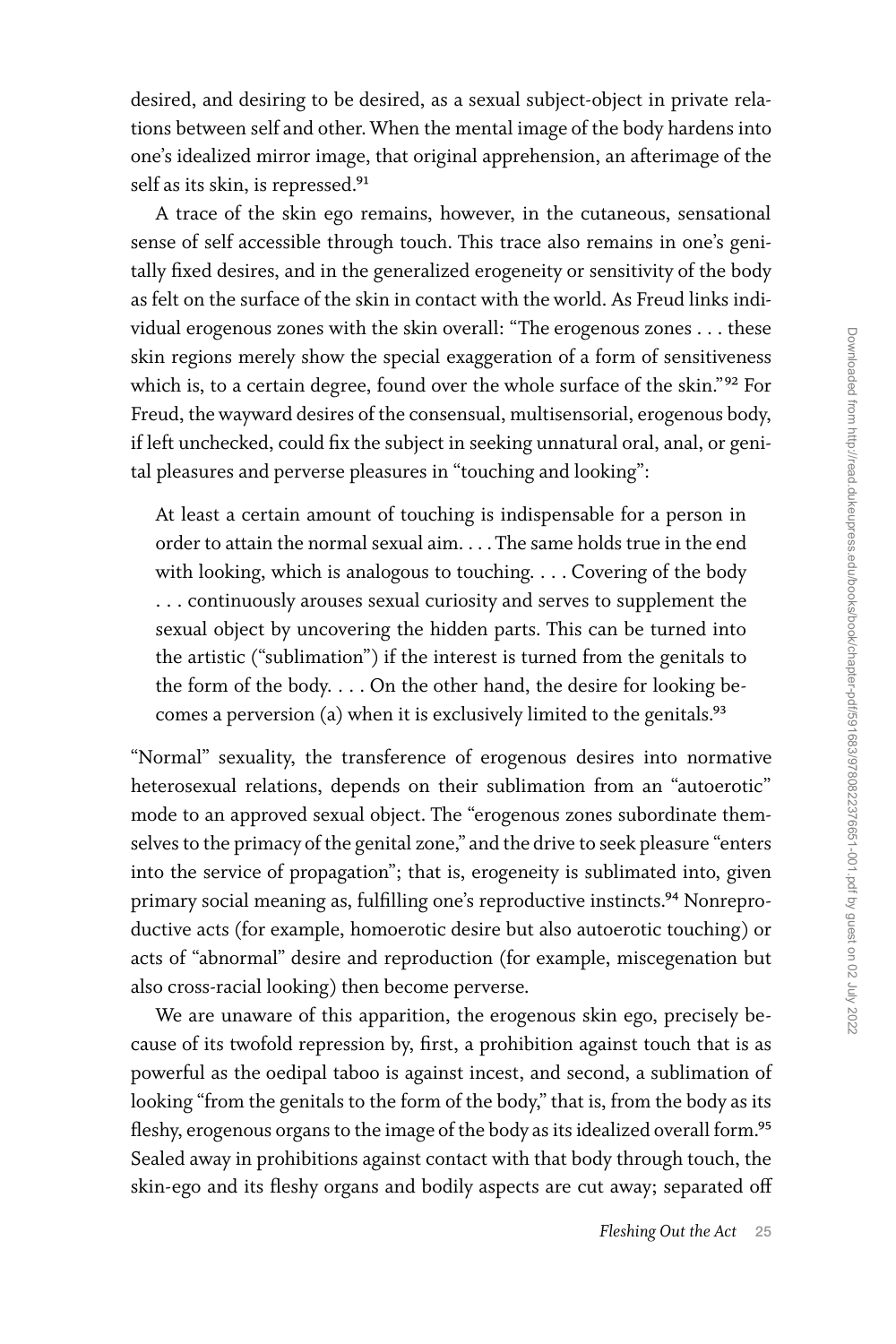they become remainders left behind in erotogenic traces on the body, and in scopic and symbolic representations of the fleshy, erogenous body as hideous.

In *Black Skin, White Masks*, Fanon theorizes a form of white psychopathology in which the (white) subject, separating from and leaving behind the skin of his own erogenous body, suddenly sees in the image of the black subject an apparition of that residual, leftover body shadowing his or her mirror image. This then becomes sublimated as a black *imago*:

It would be interesting, on the basis of Lacan's theory of the *mirror period*, to investigate the extent to which the *imago* of his fellow built up in the young white at the usual age would undergo an imaginary aggression with the appearance of the Negro. When one has grasped the mechanism described by Lacan, one can have no further doubt that the real Other for the white man is and will continue to be the black man. And conversely. Only for the white man The Other is perceived on the level of the body image, absolutely as the not-self—that is, the unidentifiable, the unassimilable.96

This black imago, the "black man" that appears in the mirror of the white ego as phobic fantasy and racial stereotype, as the evil shadow of whiteness, is nothing but the afterimage of a foreclosed otherness that is "perceived on the level of the body image," that is, in the terrifying gap between the (white) subject's own felt body and his body-image. The utopian resolution of this condition, this scotoma, would be what Lacan describes as the "Jouissance of the Other," that is, an apprehension "of the body of the Other who symbolizes the Other" whereby the appreciation of the (body of the) other is linked to an appreciation of the body (the other) in the self.<sup>97</sup> In the dystopian colonial setting, however, the "appearance of the Negro" in the mirror has the potential to disrupt the process by which the (white) ego closes up his experience of himself as notwhole with his ideal vision of an Imaginary self.<sup>98</sup>

Fanon goes one step further. The black imago that appears as a shadowy apparition in the mirror of the white psyche translates onto the cultural screen as the imago of the black phallus.<sup>99</sup> The Negro as penis is the cultural imago that reminds us of the shadowy remainder of the body, the bodiliness of the human subject. When these "Negrophobias" get faithfully reproduced on-screen, the black phallus is not simply a hypersexualized penis. Rather, the black phallus is also, potentially, an image of the sensational body, even if now characterized negatively as biologically determined. "The Negro is fixated at the genital," "the Negro symbolizes the biological," "the Negro represents the sexual instinct (in its raw state)"—Fanon tells us this repeatedly not in order to point to the black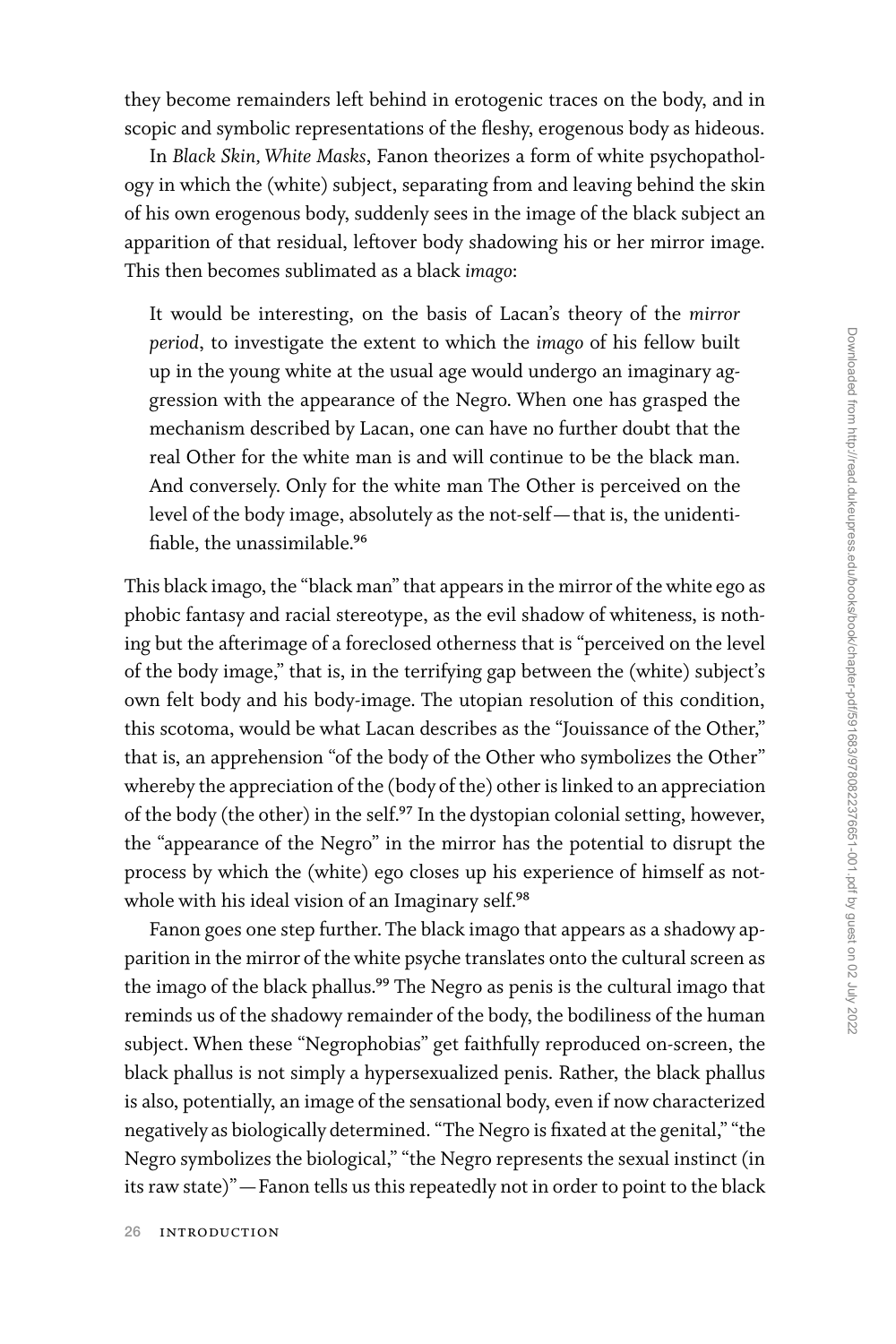phallic subject as a fetish arousing desire, but rather, to point to his status as a frightening, anxiety-producing figure for everything the white man uses the black phallus "to defend himself" against.<sup>100</sup> "The Negro . . . gives off no aura of sensuality either through his skin or through his hair. It is just that over a series of long days and long nights the image of the biological-sexual-sensualgenital-nigger has imposed itself on you and you do not know how to get free of it."101 In Freud's oedipal narrative, sexual desire is foundationally masculine– "the libido is regularly and lawfully of a masculine nature"—and the phallus represents what one cannot have, for example, the father's sexual relationship with the mother.<sup>102</sup> In a Freudian world in which all genital desire is seen as fundamentally phallic, the phallus as a site of erogenous desire is transformed or sublimated into something more socially appropriate, into "normal," reproductive, heteronormative sex acts. Taboo acts, of incest, autoeroticism, with love objects of the same sex, or with those of another race, represent phallic or genital desires that are replaced with normative oedipal ones. Men are assured that they can have their sexual desires, the phallus, as it applies to other women (not the Mother). And women are assured that rather than having their own desires, they can derive their pleasure from being the phallus, that is, from being the sensual object of desire for men.<sup>103</sup>

The libidinal body of psychoanalysis is one in which the phallus has been symbolically separated away from the erogenous body and sublimated as a signifier for cultural authority, power, and the legitimacy that the social order can provide, including the authority of language.<sup>104</sup> For Fanon, the black male's dilemma is that he becomes nothing more in the symbolic order than his phallic skin, the latter seen as a meaty organ cut away from all notions of the interior intersubjectivity of the black male himself. As Silverman summarizes: "To confer a mythically large penis on the black man is not to associate him with the phallus, but to stress the distance which separates him from it," as a figure for symbolic, linguistic, and cultural authority.<sup>105</sup> The black male's problem is precisely that all he has, all he is, is an erogenous body whose sign is the penis rather than the phallus. However, Fanon's "phobogenic object," the Negro "penis symbol" that is also "a stimulus to anxiety," has an uncanny dimension that goes well beyond the eroticized black penis, the stereotyped, pornotroped, hypersexualized image of blackness we are used to analyzing critically in popular cultural discourse.<sup>106</sup> The black penis is the metonymic figure for the lost sensational and erogenous body when it reappears on the cultural screen as the phallic signifier's ugly, meaty underside.

The (black) penis is a shadow-image of the phallic signifier not because it is its opposite, but rather, because it portrays the phallus stripped down to its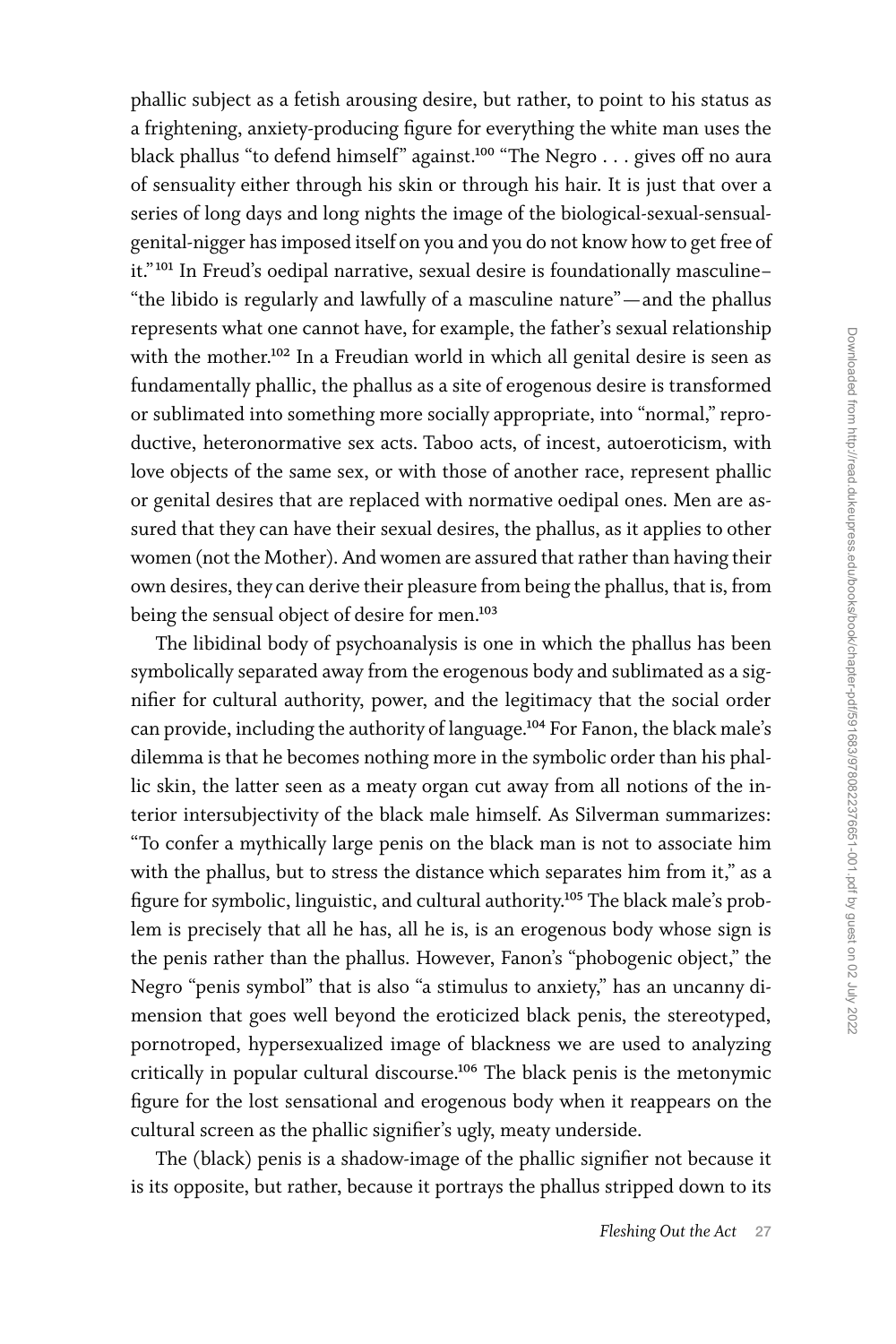corporeal presence and desexualized function in a bodily Real. The desexualized Real is what Lacan calls a sexual and bodily reality that falls outside of symbolization, outside of the heteronormative, oedipal terms of phallicization. "Desexualization" is the moment when reality intrudes and the myths and fantasies governing love, sex, and other forms of social relation fall apart.<sup>107</sup> This desexualized Real is the hidden underbelly of the sexual relation, the moment when the like subjectivity of the other impinges upon the self's constructions and fantasies in a horrific way: "In that fall-out zone that I call desexualization and function of reality . . . the sexual object moves towards the side of reality and presents itself as a parcel of meat [and] there emerges that form of desexualization that is so obvious that it is called in the case of the hysteric a reaction of disgust."108 Fanon's Negro fixed purely in the association of his desires with the genital is the very symbol of this meaty, desexualized Real. It is the symbolic discomfort with or negation of the Real that shapes our reactions, for example, to Robert Mapplethorpe's famous photograph *Man in Polyester Suit*, the image of a black male dressed in a three-piece polyester suit, cropped from just above the waist to just above the knee in order to emphasize and frame his exposed, uncircumcised phallus as it protrudes from the opening in his pants.<sup>109</sup> What disturbs the gaze in Mapplethorpe's photograph is precisely the visibility of the fleshy skin of the phallic signifier—or the phallic signifier *as a fleshy black foreskin* covering over what is frightening about the erogenous body. In the exposure of the black phallus, this erogenous body, despite being clothed, presses into the picture from the Real. The "hyperbolic black penis" is the phallus shorn of "the clothing of the self-image that envelops the object cause of desire" and on the basis of which "the object relationship is most often sustained."110 One could go so far as to say that this is the phallus shorn of whiteness, where it is whiteness that stands as the racial dressing, the clothing of the signifier, draped over (black and other) flesh. The black-and-white photograph's high definition reproduces the leathery skin of the penis, drawing our attention as much to the phallus as to its tactile covering foreskin, and the black veiny hand posed nearby serves as a reminder of all the dangerous possibilities of touch. The overdressing of the black male body in his synthetic polyester suit only further highlights the photograph's obscene unclothing of the phallic signifier as mere meat, the bared black phallus as the disgusting, hysteria-producing reality of the sexual organ as mere flesh.

Mapplethorpe's image manages to capture and expose black genital skin as much more than just a fetish. The blatantly exposed phallus poking through the crack or orifice of the Real is stripped of its symbolic skin, providing instead a glimmer of its other form as the separated, shed, foreclosed and disavowed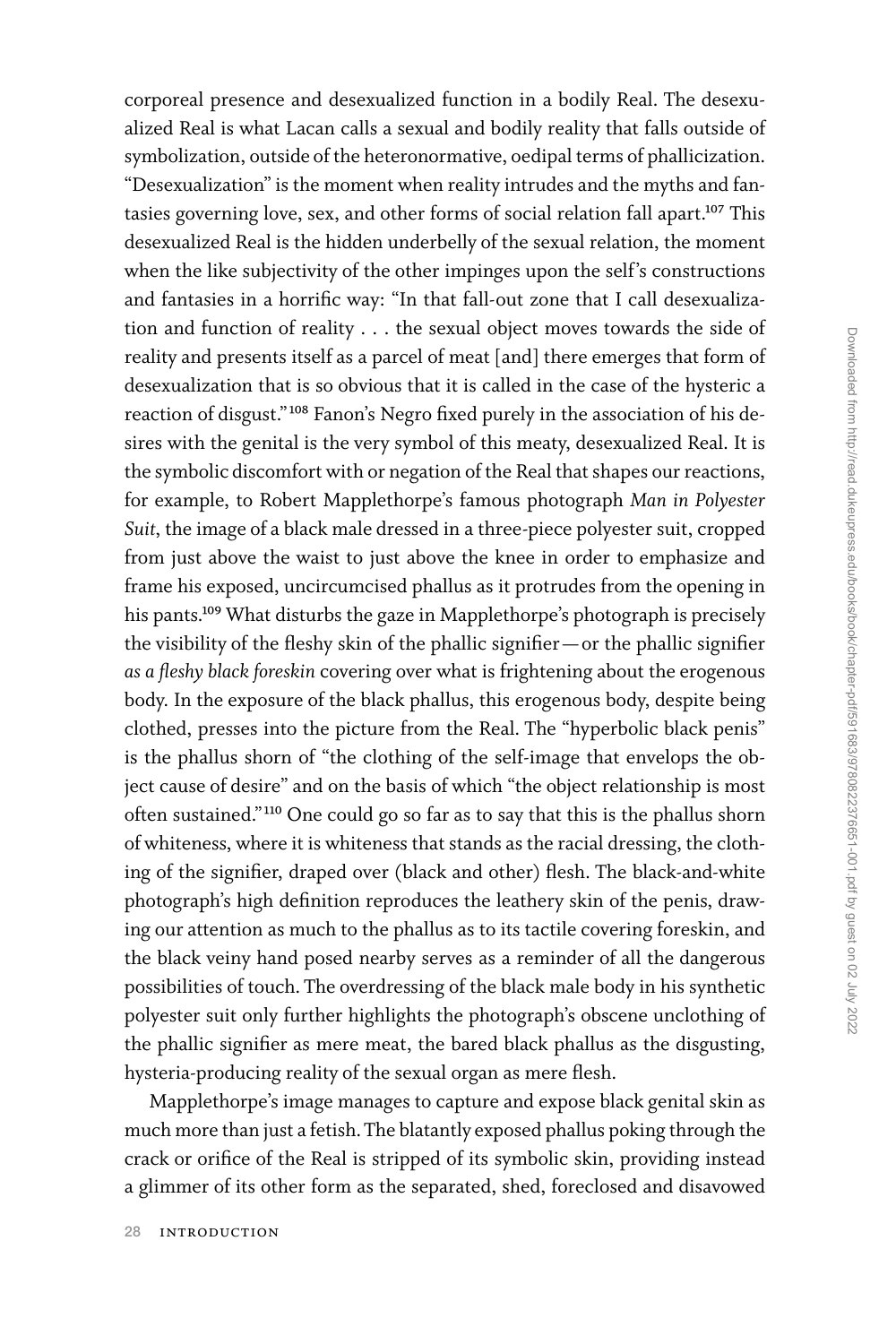erogenous body, the stripped or skinned body, the fleshy underside of the modern, photo-graphed, black subject. However, Mapplethorpe's spotlight on the black phallus still carries with it some remaining investments in clothing the posed or performing black male body in a phallic suit or foreskin. Both here and throughout his oeuvre, his images fluctuate between desexualizing the black phallus as meat and re-symbolizing or re-eroticizing phallic meat as signifiers for the desired, black male object. In *Skin Acts*, through the analysis of performances of black masculinity that never fully escape the grid of a variety of visual texts, that is, embodied performance represented here not simply as lived experience, but rather, as the body without an image simultaneously, or in the process of being, captured and reified by the cultural screen, I seek to offer a different option. In the chapters that follow, I propose an understanding of black male performance as an invaginated phallic experience layered over by and situated within dyadic and relational, performance and performative contexts. The goal is to offer a more complex image of the phallic black body that reveals its symbolic inscription in the very moment of enacting its "motive desire and active will" as flesh.

If the captive body, the black-body-with-skin, is the object of an exterior gaze, the fleshy body, the body-without-an-image, keeps in tension the psychoanalytic truth that the black subject experiences his or her own skin and recreates it as a partial object in play with the gaze of the other. In the creative imagination, experience, and performance of one's own blackness, the skin is a fleshy site of relation between self and other, a liminal space of inter-action in which the body left behind, the body as flesh without an image, can appear briefly in various specters, shapes, and forms—as the throaty, glottal, vocal lining of the word in Bert Williams's minstrel act; as the shadowy, blurred, gestural outline of a body in motion in Paul Robeson's physical acting on-screen; as the cracked underside of a smooth, symbolic mask of color in the Technicolor optics of Harry Belafonte's films; as the meaty phallus desexualized, that is, made real and stripped of its symbolic skin, in the sexual politics of Bob Marley's performances of liveness. Each of these specters of the flesh appears in the cultural scripts of the skin left behind, and read anew, in the four performers' stage and screen acts.

In *Skin Acts* I introduce another set of meanings to blackness by understanding its most material signifier, the skin, as the site of sensory, interpersonal contact and racial, intersubjective knowing. Blackness is lived and performed in the flesh, this flesh serving as a threshold or meeting point of human contact, a contact zone in which black subjects negotiate the relations of sameness and difference they share with each other, and with those against whom they